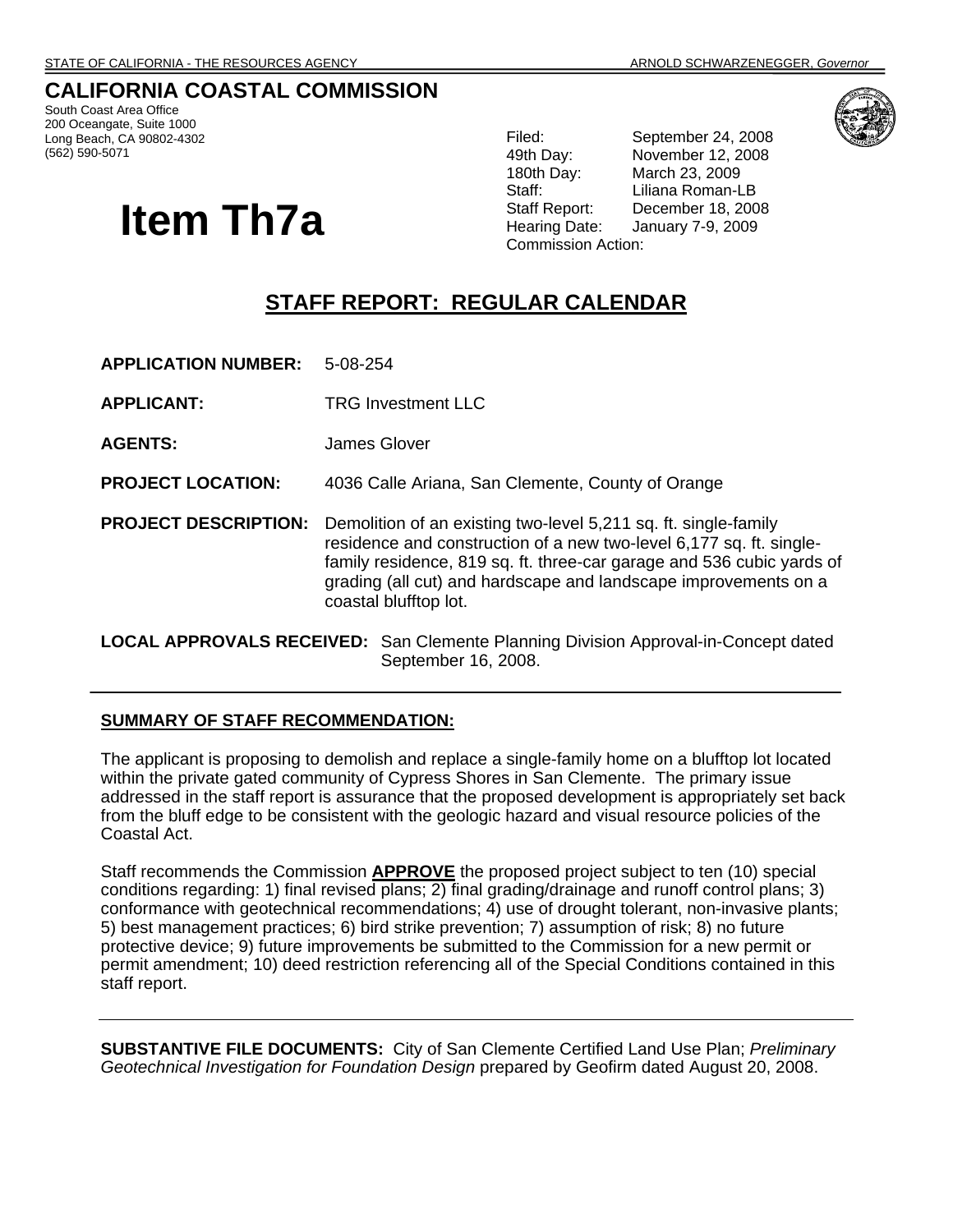*5-08-254 (TRG Investment LLC) Staff Report–Regular Calendar Page 2 of 16*

#### **LIST OF EXHIBITS:**

- 1. Location Map
- 2. Assessors Parcel Map
- 3. Project Plans
- 4. Landscape Plan

#### **STAFF RECOMMENDATION:**

Staff recommends that the Commission **APPROVE** the permit application with special conditions.

#### **MOTION:**

*I move that the Commission approve CDP No. 5-08-254 pursuant to the staff recommendation.* 

Staff recommends a **YES** vote. This will result in adoption of the following resolution and findings. The motion passes only by affirmative vote of a majority of Commissioners present.

#### **RESOLUTION:**

## **I. APPROVAL WITH CONDITIONS**

The Commission hereby **APPROVES** a coastal development permit for the proposed development and adopts the findings set forth below on grounds that the development as conditioned will be in conformity with the policies of Chapter 3 of the Coastal Act and will not prejudice the ability of the local government having jurisdiction over the area to prepare a Local Coastal Program conforming to the provisions of Chapter 3. Approval of the permit complies with the California Environmental Quality Act because either 1) feasible mitigation measures and/or alternatives have been incorporated to substantially lessen any significant adverse effects of the development on the environment, or 2) there are no further feasible mitigation measures or alternatives that would substantially lessen any significant adverse impacts of the development on the environment.

#### **II. STANDARD CONDITIONS**

- 1. Notice of Receipt and Acknowledgment. The permit is not valid and development shall not commence until a copy of the permit, signed by the permittee or authorized agent, acknowledging receipt of the permit and acceptance of the terms and conditions, is returned to the Commission office.
- 2. Expiration. If development has not commenced, the permit will expire two years from the date this permit is reported to the Commission. Development shall be pursued in a diligent manner and completed in a reasonable period of time. Application for extension of the permit must be made prior to the expiration date.
- 3. Interpretation. Any questions of intent or interpretation of any condition will be resolved by the Executive Director or the Commission.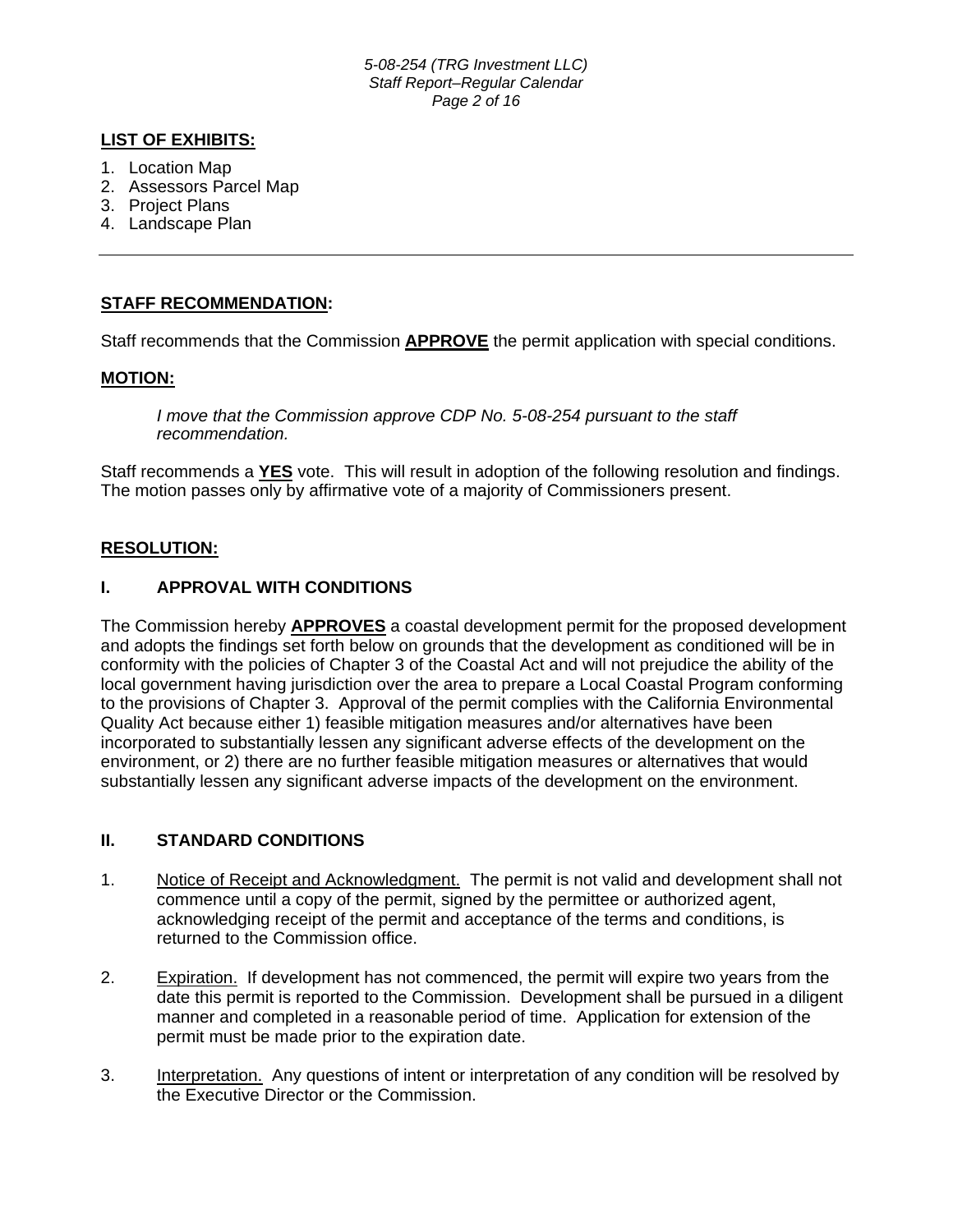#### *5-08-254 (TRG Investment LLC) Staff Report–Regular Calendar Page 3 of 16*

- 4. Assignment. The permit may be assigned to any qualified person, provided assignee files with the Commission an affidavit accepting all terms and conditions of the permit.
- 5. Terms and Conditions Run with the Land. These terms and conditions shall be perpetual, and it is the intention of the Commission and the permittee to bind all future owners and possessors of the subject property to the terms and conditions.

## **III. SPECIAL CONDITIONS:**

## **1. Final Revised Plans**

- A. **PRIOR TO ISSUANCE OF THE COASTAL DEVELOPMENT PERMIT**, the applicants shall submit to the Executive Director for review and written approval, two (2) sets of final site and building plans that substantially conform with the project plans by James L Glover Jr., dated 9/15/08, and the preliminary landscape plans by James Pekarske dated 9/18/08 but shall be revised to include the following:
	- 1) The wooden bluff face stairway located seaward of the bluff edge shall be shaded and clearly marked *"this element not permitted by any coastal development permit"* on each set of plans, including grading and landscaping plans;
	- 2) The patio hardscape improvements on the bluff side of the lot shall be setback five (5) feet from the top of slope at approximately the 42' contour line as depicted on the site plan.
- B. The permittees shall undertake the development authorized by the approved plans. Any proposed changes to the approved plans shall be reported to the Executive Director. No changes to the plans shall occur without a Coastal Commission approved amendment to this coastal development permit unless the Executive Director determines that no amendment is legally required.

## **2. Submittal of Final Grading and Drainage Plan**

- A. **PRIOR TO ISSUANCE OF THE COASTAL DEVELOPMENT PERMIT**, the applicants shall submit, in a form and content acceptable to the Executive Director, two (2) sets of a final grading and drainage plan prepared by an appropriately licensed professional. The plan shall incorporate the following criteria:
	- (a) Runoff from all roofs, patios, driveways and other impervious surfaces and slopes on the site shall be directed to dry wells or vegetated/landscaped areas to the maximum extent practicable within the constraints of City requirements;
	- (b) Where City code prohibits on-site infiltration, runoff shall be collected and discharged via pipe or other non-erosive conveyance to the frontage street to the maximum extent practicable;
	- (c) Runoff shall not be allowed to pond adjacent to the structure or sheet flow directly over the sloping surface; and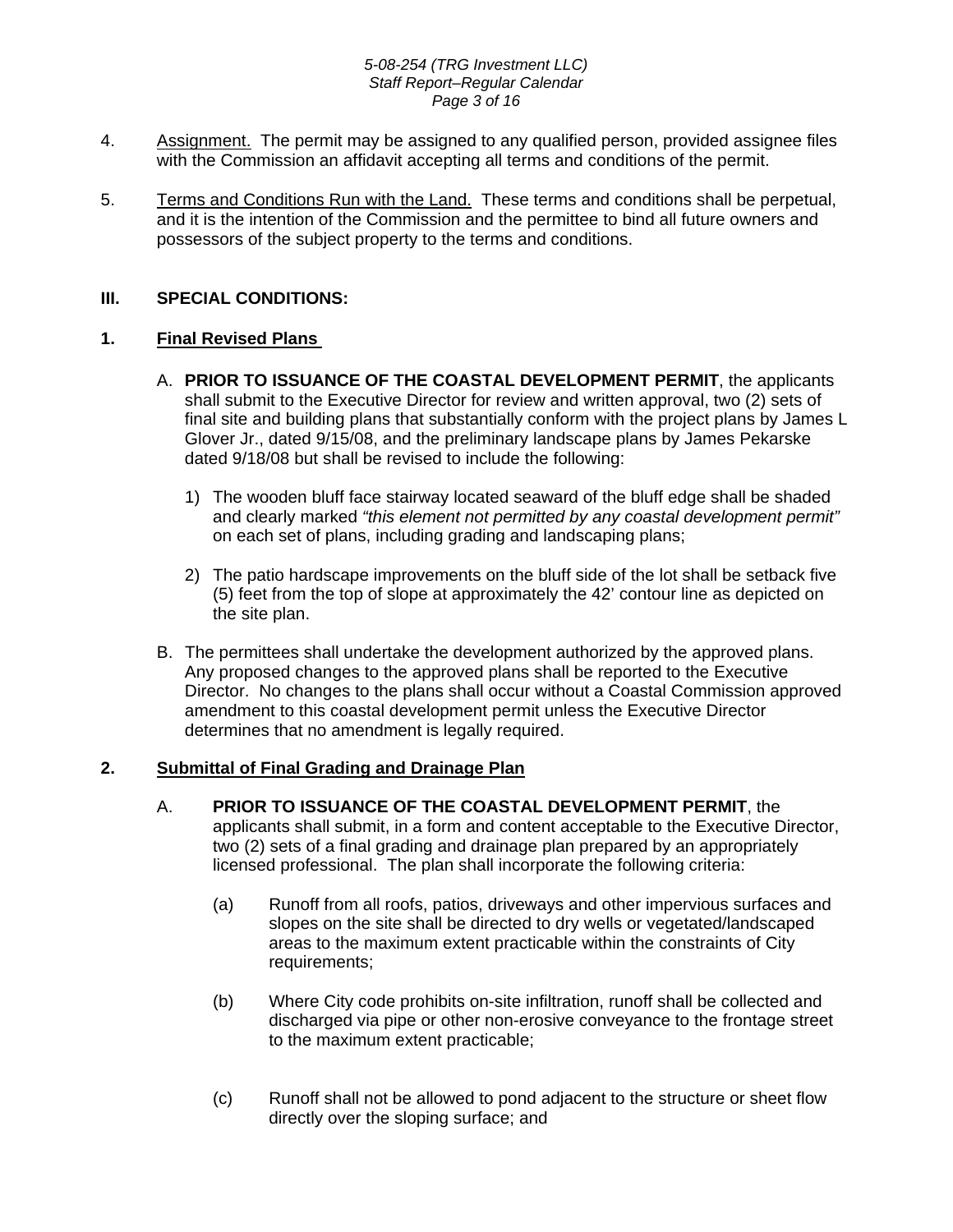- (d) The functionality of the approved drainage and runoff control plan shall be maintained throughout the life of the development.
- B. The permittees shall undertake development in accordance with the approved plan. Any proposed changes to the approved plan shall be reported to the Executive Director. No changes to the approved plan shall occur without a Commission amendment to this coastal development permit unless the Executive Director determines that no amendment is required.

## **3. Conformance of Design and Construction Plans to Geotechnical Report Geologic Hazard**

- A. All final design and construction plans, including foundations, grading and drainage plans, shall be consistent with all recommendations contained in the Preliminary Geotechnical Investigation for Foundation Design prepared by Geofirm dated August 20, 2008. **PRIOR TO THE ISSUANCE OF THE COASTAL DEVELOPMENT PERMIT**, the applicants shall submit, for the Executive Director's review and approval, evidence that an appropriate licensed professional has reviewed and approved all final design and construction plans and certified that each of those final plans is consistent with all of the recommendations specified in the above-referenced geologic evaluation approved by the California Coastal Commission for the project site.
- B. The permittees shall undertake development in accordance with the approved final plans. Any proposed changes to the approved final plans shall be reported to the Executive Director. No changes to the approved final plans shall occur without a Commission amendment to this coastal development permit unless the Executive Director determines that no amendment is legally required.

## **4. Landscaping - Drought Tolerant, Non Invasive Plants**

Vegetated landscaped areas shall only consist of native plants or non-native drought tolerant plants, which are non-invasive. No plant species listed as problematic and/or invasive by the California Native Plant Society [\(http://www.CNPS.org/\)](http://www.cnps.org/), the California Invasive Plant Council (formerly the California Exotic Pest Plant Council) ([http://www.cal-ipc.org/\)](http://www.cal-ipc.org/), or as may be identified from time to time by the State of California shall be employed or allowed to naturalize or persist on the site. No plant species listed as a "noxious weed" by the State of California or the U.S. Federal Government shall be utilized within the property. All plants shall be low water use plants as identified by California Department of Water Resources (See: <http://www.owue.water.ca.gov/docs/wucols00.pdf>).

# **5. Construction Best Management Practices**

A. The permittee shall comply with the following construction-related requirements: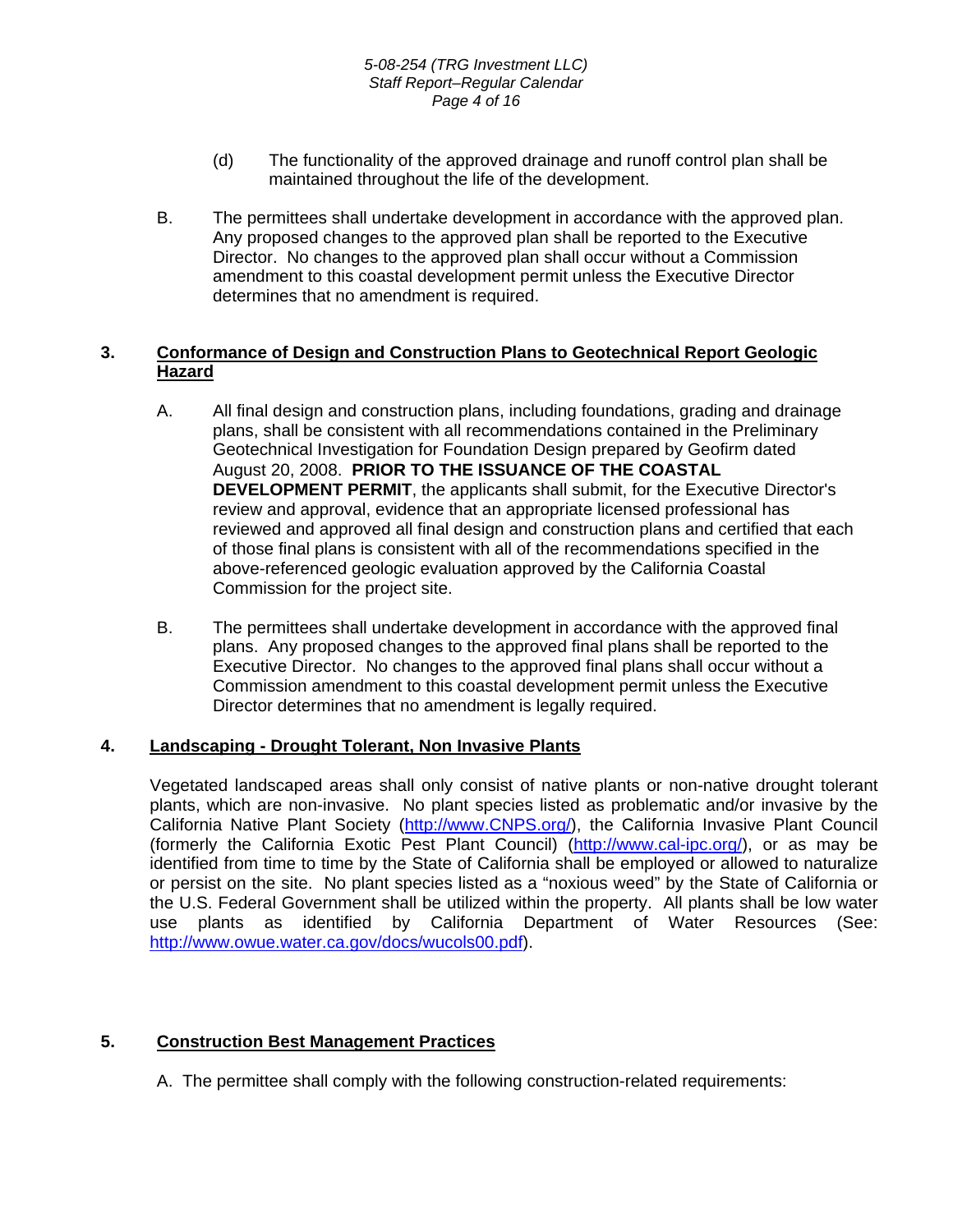#### *5-08-254 (TRG Investment LLC) Staff Report–Regular Calendar Page 5 of 16*

- (1) No construction materials, debris, or waste shall be placed or stored where it may be subject to wave, wind, rain, or tidal erosion and dispersion;
- (2) Any and all debris resulting from construction activities shall be removed from the project site within 24 hours of completion of the project;
- (3) Construction debris and sediment shall be removed from construction areas each day that construction occurs to prevent the accumulation of sediment and other debris which may be discharged into coastal waters. Debris shall be disposed of outside the coastal zone.
- (4) Erosion control/sedimentation Best Management Practices (BMP's) shall be used to control dust and sedimentation impacts to coastal waters during construction. BMPs shall include, but are not limited to: placement of sand bags around drainage inlets to prevent runoff/sediment transport into coastal waters; and
- (5) All construction materials, excluding lumber, shall be covered and enclosed on all sides, and as far away from a storm drain inlet and receiving waters as possible.
- B. Best Management Practices (BMPs) designed to prevent spillage and/or runoff of construction-related materials, sediment, or contaminants associated with construction activity shall be implemented prior to the on-set of such activity. Selected BMPs shall be maintained in a functional condition throughout the duration of the project. Such measures shall be used during construction:
	- (1) The applicant shall ensure the proper handling, storage, and application of petroleum products and other construction materials. These shall include a designated fueling and vehicle maintenance area with appropriate berms and protection to prevent any spillage of gasoline or related petroleum products or contact with runoff. It shall be located as far away from the receiving waters and storm drain inlets as possible;
	- (2) The applicant shall develop and implement spill prevention and control measures;
	- (3) The applicant shall maintain and wash equipment and machinery in confined areas specifically designed to control runoff. Thinners or solvents shall not be discharged into sanitary or storm sewer systems. Washout from concrete trucks shall be disposed of at a location not subject to runoff and more than 50-feet away from a stormdrain, open ditch or surface water; and
	- (4) The applicant shall provide adequate disposal facilities for solid waste, including excess concrete, produced during construction.

## **6. Bird Strike Prevention**

A. Where the backyard of the residence abuts coastal bluffs, there shall be walls, fences, gates, safety devices and boundary treatments, as necessary, to protect coastal bluff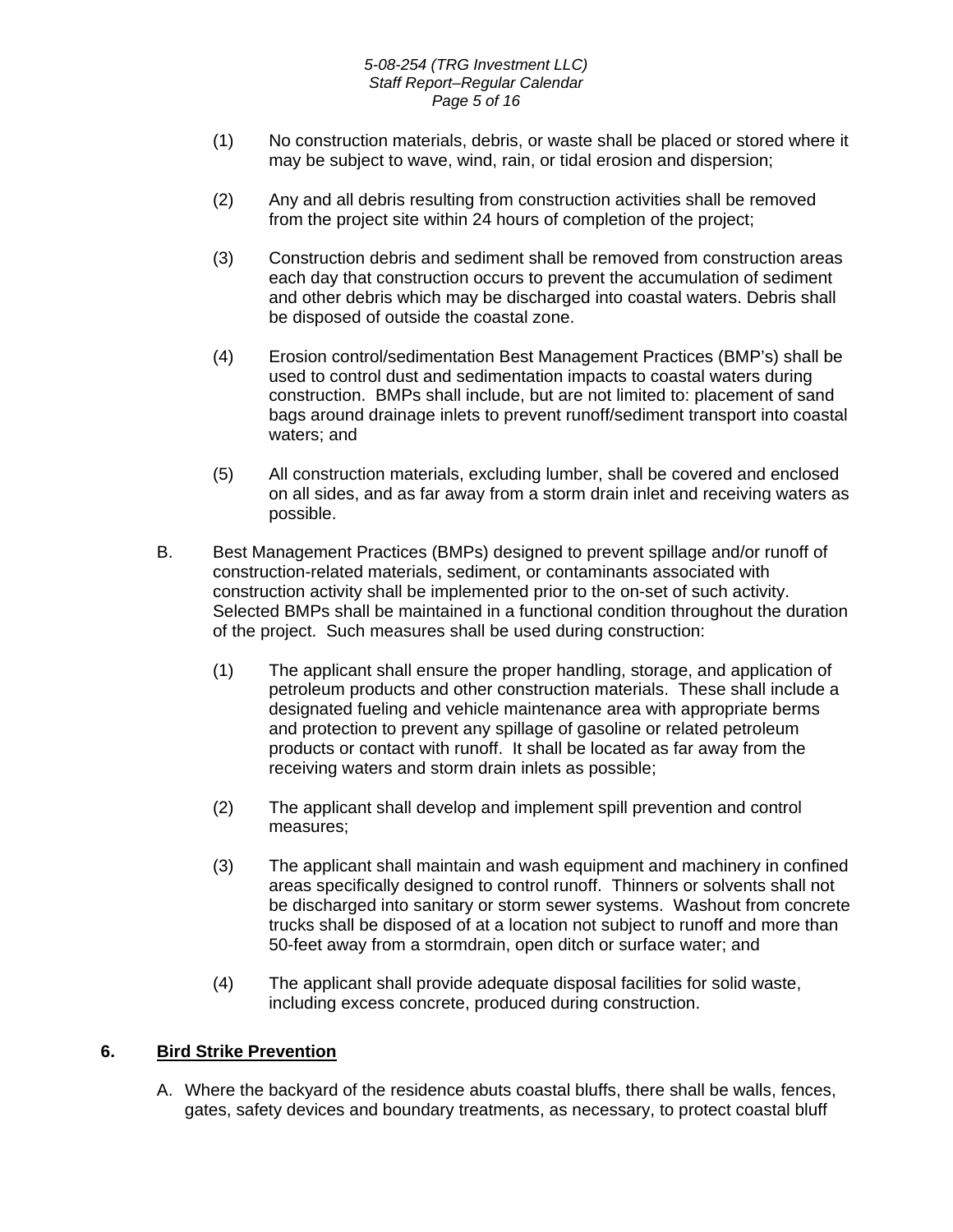habitat. Bluff top fences and gates subject to this permit shall use materials designed to minimize bird-strikes with the fence, or gate. Material selection and structural design shall be made in consultation with a qualified project biologist, the California Department of Fish and Game and the United States Fish and Wildlife Service (herein 'Resource Agencies') as necessary, and the Executive Director of the Commission. Such materials may consist, all or in part, of wood; wrought iron; frosted or partiallyfrosted glass, Plexiglas or other visually permeable barriers that are designed to prevent creation of a bird strike hazard. Clear glass or Plexiglas shall not be installed.All materials shall be maintained throughout the life of the development to ensure continued effectiveness at addressing bird strikes and shall be maintained at a minimum in accordance with manufacturer specifications and as recommended by the Executive Director. **PRIOR TO ISSUANCE OF THE COASTAL DEVELOPMENT PERMIT,** the permittees shall submit final revised plans showing the location, design, height and materials of fences, and gates for the review and approval of the Executive Director. Said plans shall reflect the requirements of this special condition. The plans shall have received prior review and approval by the City of San Clemente.

B. The permittees shall undertake development in accordance with the approval final plans. Any proposed changes to the approved final plans shall be reported to the Executive Director. No changes to the approved final plans shall occur without a Commission amendment to this coastal development permit unless the Executive Director determines that no amendment is legally required.

## **7. Assumption of Risk, Waiver of Liability and Indemnity**

By acceptance of this permit, the applicants acknowledge and agree (i) that the site may be subject to hazards from geologic instability and erosion; (ii) to assume the risks to the applicant and the property that is the subject of this permit of injury and damage from such hazards in connection with this permitted development; (iii) to unconditionally waive any claim of damage or liability against the Commission, its officers, agents, and employees for injury or damage from such hazards; and (iv) to indemnify and hold harmless the Commission, its officers, agents, and employees with respect to the Commission's approval of the project against any and all liability, claims, demands, damages, costs (including costs and fees incurred in defense of such claims), expenses, and amounts paid in settlement arising from any injury or damage due to such hazards.

## **8. No Future Protective Device**

A. By acceptance of this permit, the applicants agree, on behalf of themselves and all successors and assigns, that no protective device(s) shall ever be constructed to protect the development approved pursuant to 5-08-254 including, but not limited to, the residence, foundation, concrete patio and planters, and any other future improvements in the event that the development is threatened with damage or destruction from bluff retreat, landslides, or other natural hazards in the future. By acceptance of this permit, the applicants hereby waive, on behalf of themselves and all successors and assigns, any rights to construct such devices that may exist under Public Resources Code Section 30235.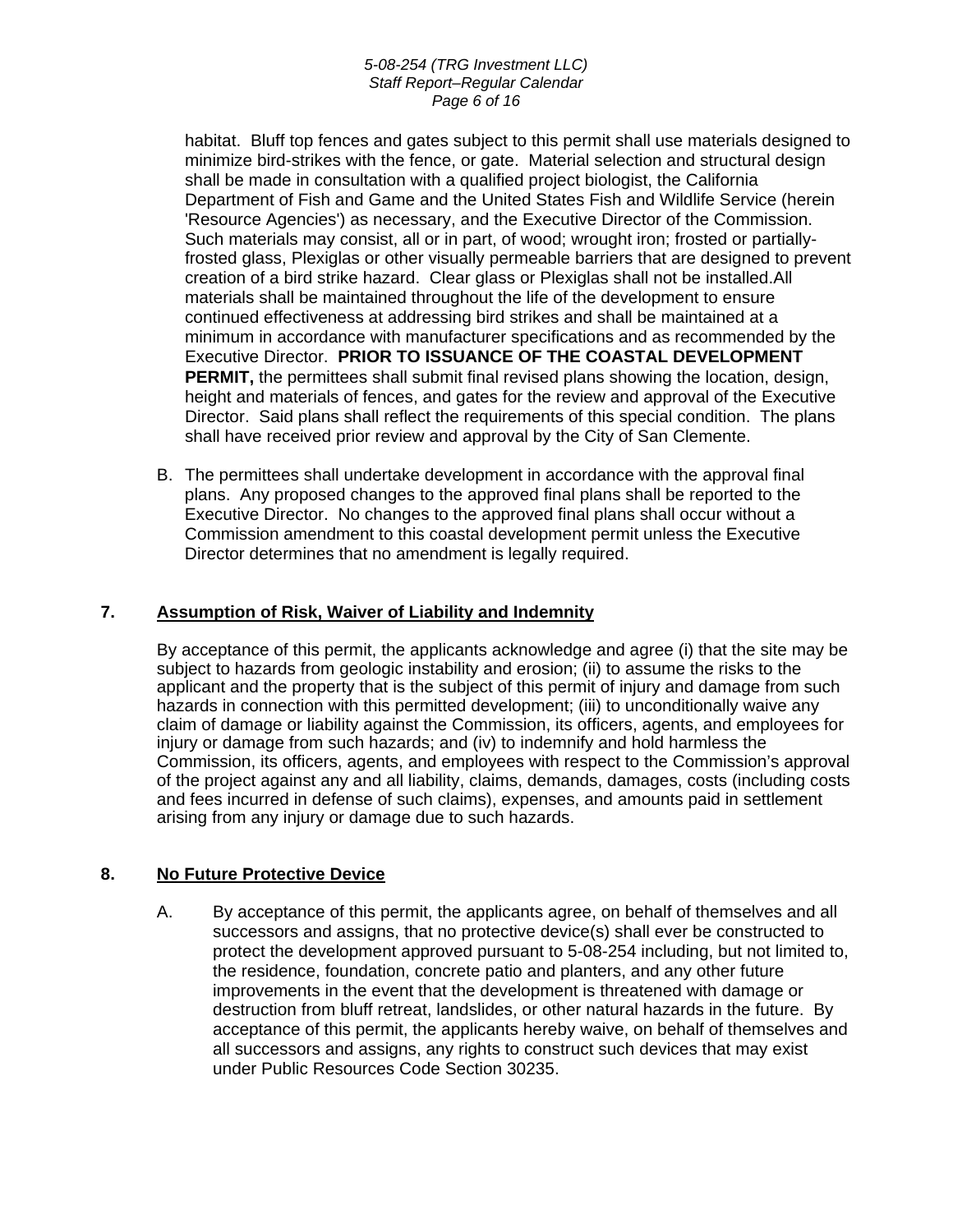#### *5-08-254 (TRG Investment LLC) Staff Report–Regular Calendar Page 7 of 16*

B. By acceptance of this permit, the applicants further agree, on behalf of themselves and all successors and assigns, that the permittee and/or landowner shall remove the development authorized by this permit, including the residence, foundation, concrete patio and planters, if any government agency has ordered that the areas are not to be occupied due to any of the hazards identified above. In the event that portions of the development fall to the bluff and/or beach before they are removed, the landowner shall remove all recoverable debris associated with the development from the bluff and/or beach and lawfully dispose of the material in an approved disposal site. Such removal shall require a coastal development permit.

## **9. Future Development**

This permit is only for the development described in Coastal Development Permit No. 5-08- 254. Pursuant to Title 14 California Code of Regulations Section 13253(b)(6) and/or 13250(b)(6), the exemptions otherwise provided in Public Resources Code Section 30610(a) and (b) shall not apply to the development governed by Coastal Development Permit No. 5-08-254. Accordingly, any future improvements to the structure authorized by this permit, including but not limited to, repair and maintenance identified as requiring a permit in Public Resources Section 30610(d) and Title 14 California Code of Regulations Sections 13252(a)-(b), shall require an amendment to Permit No. 5-08-254 from the Commission or shall require an additional coastal development permit from the Commission or from the applicable certified local government

## **10. Deed Restriction**

**PRIOR TO ISSUANCE OF THE COASTAL DEVELOPMENT PERMIT**, the applicants shall submit to the Executive Director for review and approval documentation demonstrating that the applicants have executed and recorded against the parcel governed by this permit a deed restriction, in a form and content acceptable to the Executive Director: (1) indicating that, pursuant to this permit, the California Coastal Commission has authorized development on the subject property, subject to terms and conditions that restrict the use and enjoyment of that property; and (2) imposing all Special Conditions of this permit as covenants, conditions and restrictions on the use and enjoyment of the Property. The deed restriction shall include a legal description of the entire parcel or parcels governed by this permit. The deed restriction shall also indicate that, in the event of an extinguishment or termination of the deed restriction for any reason, the terms and conditions of this permit shall continue to restrict the use and enjoyment of the subject property so long as either this permit or the development it authorizes, or any part, modification, or amendment thereof, remains in existence on or with respect to the subject property.

# **IV. FINDINGS AND DECLARATIONS:**

The Commission hereby finds and declares: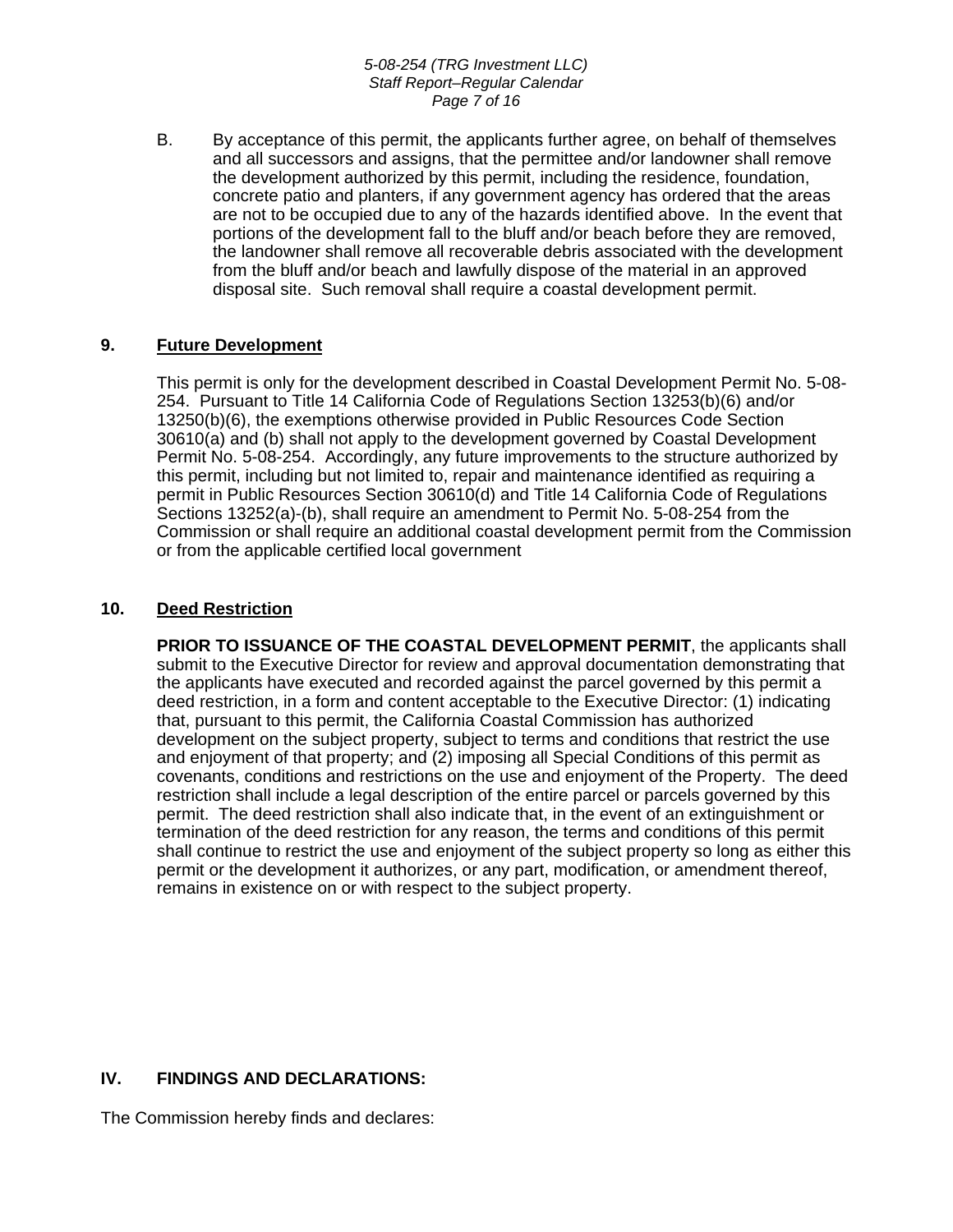## **A. PROJECT LOCATION AND DESCRIPTION**

#### **Project Location**

The proposed development is located at 4036 Calle Ariana in the private gated community of Cypress Shores in the City of San Clemente, Orange County (Exhibits 1 & 2). The subject site is designated RL (Residential Low Density) in the San Clemente certified Land Use Plan (LUP).

The 8,468 square foot site is currently developed with a two-level single-family residence with rear yard (ocean-facing) hardscape improvements, landscaping and a bluff face stairway. The existing residence was constructed in [1](#page-7-0)973. $^1$  The seaward most portion of the residence is sited 10' from the bluff edge. Hardscaping currently extends to the bluff edge. The site is surrounded to the north by a single-family residence, to the south by a single-family residence, to the east by the frontage street (Calle Ariana) and to the west by an approximately 30 foot high coastal bluff. The bluff slope descends to the Orange County Transportation Authority (OCTA) railroad and sandy beach below.

The coastal bluffs in San Clemente are not subject to direct wave attack because they are separated from the beach by the railroad tracks and right-of-way. The railroad tracks have a rip-rap revetment which protects the tracks from erosion and wave overtopping. Though not subject to direct wave attack, the bluffs are subject to weathering caused by natural factors such as wind and rain, poorly structured bedding, soils conducive to erosion and rodent burrowing. Bluffs may also be subject to erosion from human activities, such as irrigation, improper site drainage and grading.

The nearest public vertical access is located to the southeast of the subject lot, beyond the adjacent military housing development at the Trestles accessway through an easement granted by the Federal government until the year 2021. Lateral public access is located seaward of the railroad right-of-way at the beach below the subject site.

#### Project Description

 $\overline{a}$ 

The applicant proposes to demolish an existing two-level 5,211 square foot single-family residence and construct a new two-level 6,177 square foot single-family residence supported by a caisson and grade beam foundation system with a 819 square foot three-car garage as shown in Exhibit 3. All new structural development (including the foundation system) will be sited 12-13' from the bluff edge, consistent with the pattern of development and past Commission actions in the subject area. The new residence will be located further landward than the existing structure and will conform to the stringline. The existing hardscape development, which extends to the bluff edge, is proposed to be removed. The new hardscape will be required to conform to a 5' bluff edge setback.

<span id="page-7-0"></span> $1$  Coastal Development Permit #P-3-9-73-276 was issued for a single family dwelling at this site. However, no plans are on file. The City of San Clemente Building Department records for the site do not have the Coastal Commission stamp of approval but do confirm construction of the residence in 1973. Furthermore, the plans show a stairway down the bluff face but in a different location and configuration than the existing stairway. There is no description of a stairway in the Commission's authorization from 1973. No authorization for modification/construction of the stairway is requested or granted as part of the subject application.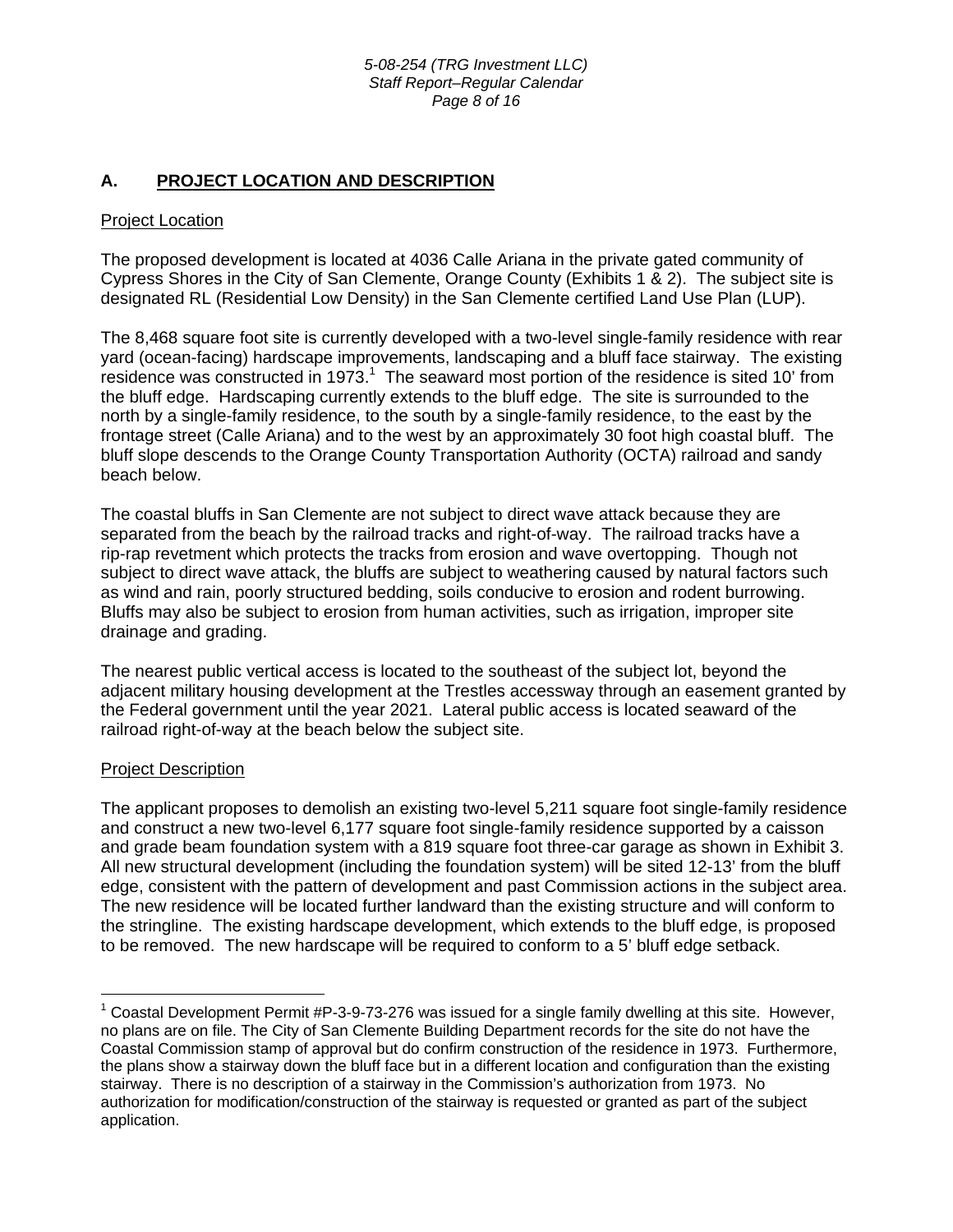#### *5-08-254 (TRG Investment LLC) Staff Report–Regular Calendar Page 9 of 16*

The proposed split-level residence will measure 14' in height from grade on the inland (street facing) side of the property and 25' in height from grade on the seaward side. Approximately 536 cubic yards of grading (all cut) is proposed to enlarge the existing lower level. The existing basement cut area is 3,364 square feet; the proposed new basement area is 3,795 square feet. The additional 431 square feet addition to the basement area will be added towards the front (street side) portion of the lot (Exhibit #4). Excess material will be taken to an appropriate disposal site outside the Coastal Zone.

## **B. GEOLOGIC STABILITY**

Section 30253 of the Coastal Act states:

*New development shall:* 

 *(l) Minimize risks to life and property in areas of high geologic, flood, and fire hazard.* 

 *(2) Assure stability and structural integrity, and neither create nor contribute significantly to erosion, geologic instability, or destruction of the site or surrounding area or in any way require the construction of protective devices that would substantially alter natural landforms along bluffs and cliffs.* 

LUP Policy VII.13:

Development shall be concentrated on level areas (except on ridgelines and hilltops) and hillside roads shall be designed to follow natural contours. Grading, cutting, or filling that will alter landforms (e.g.; bluffs, cliffs, ravines) shall be discouraged except for compelling reasons of public safety. Any landform alteration proposed for reasons of public safety shall be minimized to the maximum extent feasible.

Bluff stability has been an issue of historic concern throughout the City of San Clemente. Coastal bluffs in San Clemente are composed of weak sedimentary bedrock and unconsolidated surface soils which are subject to sloughing, creep, and landsliding.

Development on a coastal bluff is inherently risky due to the potential for bluff failure. Bluff development poses potential adverse impacts to the geologic stability of bluffs and the stability of residential structures and ancillary improvements. In general, bluff instability is caused by environmental factors and human impacts. Environmental factors include seismicity, wave attack, drying and wetting of soils, wind erosion, salt spray erosion, rodent burrowing, percolation of rain water, poorly structured bedding and soils conducive to erosion. Factors attributed to human intervention include bluff over steepening from cutting roads and railroad tracks, irrigation, overwatering, building too close to the bluff edge, grading into the bluff, improper site drainage, use of impermeable surfaces that increase runoff, use of water-dependent vegetation, pedestrian or vehicular movement across the bluff top and toe, and breaks in water or sewage lines.

## Project Site Geotechnical Report Recommendations

The applicant submitted a geotechnical study conducted by Geofirm dated August 20, 2008. The geotechnical investigation consisted of the review of available geologic maps, geotechnical reports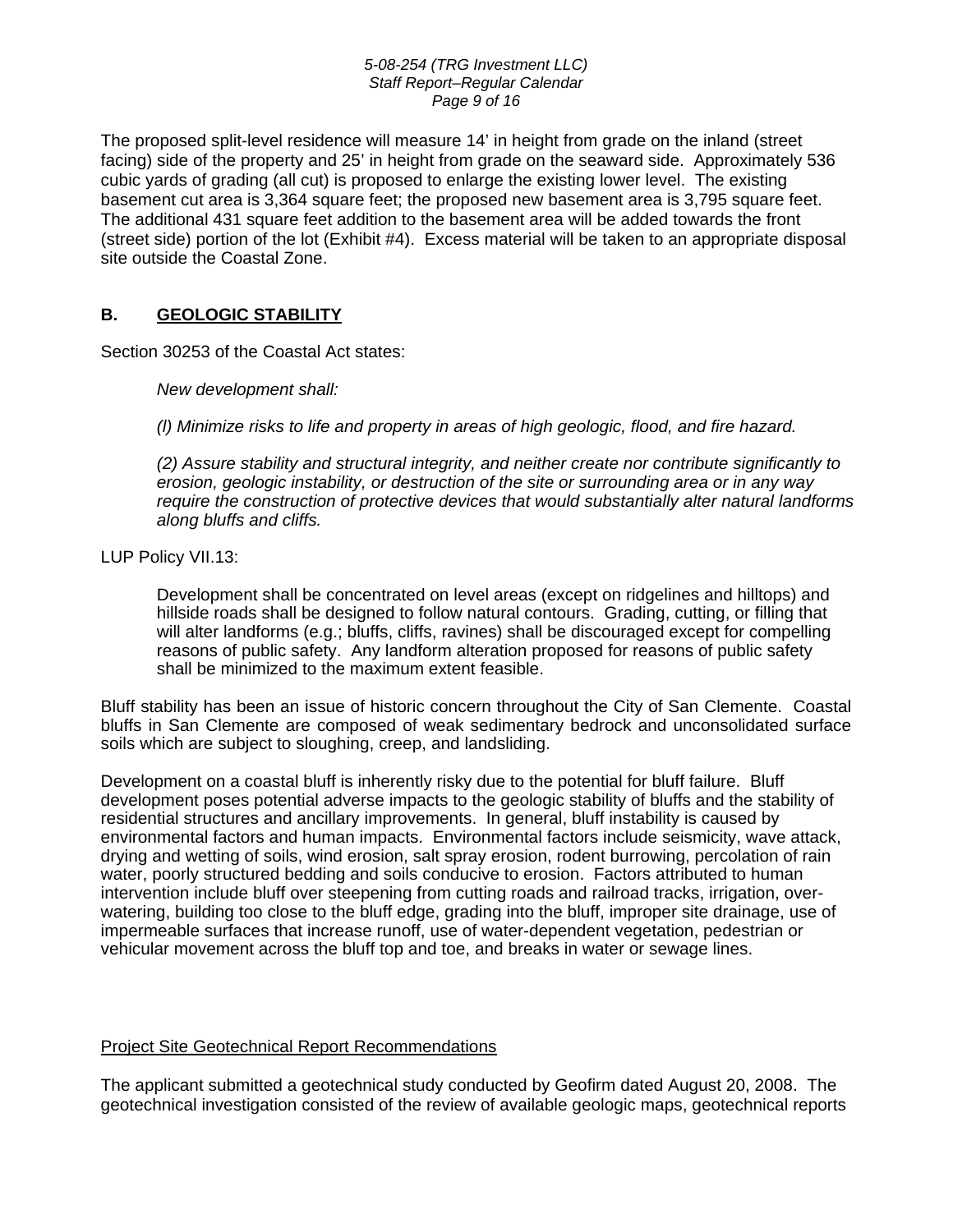#### *5-08-254 (TRG Investment LLC) Staff Report–Regular Calendar Page 10 of 16*

and other geotechnical data for the site and surrounding area; reconnaissance level geologic mapping of the site and immediate vicinity; excavation, sampling, and logging of one exploratory boring, and two shallow trenches; laboratory testing of soil samples; and geotechnical analysis of the site conditions in relation to proposed improvements.

The Preliminary Geotechnical Investigation concludes that the proposed development is considered geotechnically feasible provided the recommendations of the reports are incorporated in design, construction and maintenance of the site. Additionally, the geotechnical report includes recommendations focusing on grading and site preparation, foundation design, and drainage. The report states that there is no manifest evidence of existing or former gross instability detected onsite. However, the rear fill slope may be subject to surficial instability and slope creep and appropriate foundation setbacks are required. Caisson supported retaining wall/shoring elements will be required for the north, east and south side construction.

Section 30253(2) of the Coastal Act states that new development shall assure stability and structural integrity and shall not contribute to erosion, geologic instability or destruction of the site or require the construction of protective devices which would substantially alter natural landforms.

The existing residence is a two-story single family residence with into-slope, terraced partially subterranean construction situated on the upper-central portion of the lot. The new proposed residence is also a two-story single family residence with into-slope, terraced partially subterranean construction and proposes to enlarge the existing subterranean cut area of 3,364 sq. ft. to 3.795 sq. ft. The additional 431 sq. ft. basement area will be added towards the front (landward side) portion of the lot.

Fourteen out of twenty-two single-family lots along the stretch of Calle Ariana in the Cypress Shores community are terraced into the bluff top. The geotechnical report states that the original grading plan for the housing tract indicates site grades are modified with fill placement occurring throughout the site. The maximum fill thickness observed in one exploratory boring was six (6) feet. Therefore, the proposed extra grading (cut) for a larger basement level will not be cut from a natural landform, but pre-existing fill.

The proposed residence is sufficiently setback for geologic concerns approximately twelve feet from the edge of bluff and meets a stringline between adjacent homes. A minimum five foot setback for accessory structures (i.e., patios, planter walls) is typically required on bluff top lots to account for erosion. Additionally, the five foot setback will also make the patio improvements less visually intrusive to beachgoers at the public beach below.

New hardscape and landscape improvements are proposed at the top of slope adjacent to new construction. Landscaping is not proposed on the bluff face. However, to decrease the potential for bluff instability, low water use plants should be selected for general landscaping purposes throughout the site (bluff top) in order to minimize irrigation requirements and saturation of underlying soils. Low water use, drought tolerant, native plants require less water than other types of vegetation, thereby minimizing the amount of water introduced onto the site. Drought resistant plantings and minimal irrigation encourage root penetration that increases slope stability. The term drought tolerant is equivalent to the terms 'low water use' and 'ultra low water use' as defined and used by "A Guide to Estimating Irrigation Water Needs of Landscape Plantings in California" (a.k.a. WUCOLS) prepared by University of California Cooperative Extension and the California Department of Water Resources dated August 2000 available at

[http://www.owue.water.ca.gov/landscape/pubs/pubs.cfm.](http://www.owue.water.ca.gov/landscape/pubs/pubs.cfm) No work is proposed to an existing stairway along coastal bluff face on the seaward side of the property. No irrigation currently exists, nor is any proposed, along the seaward side of the property. New drainage improvements,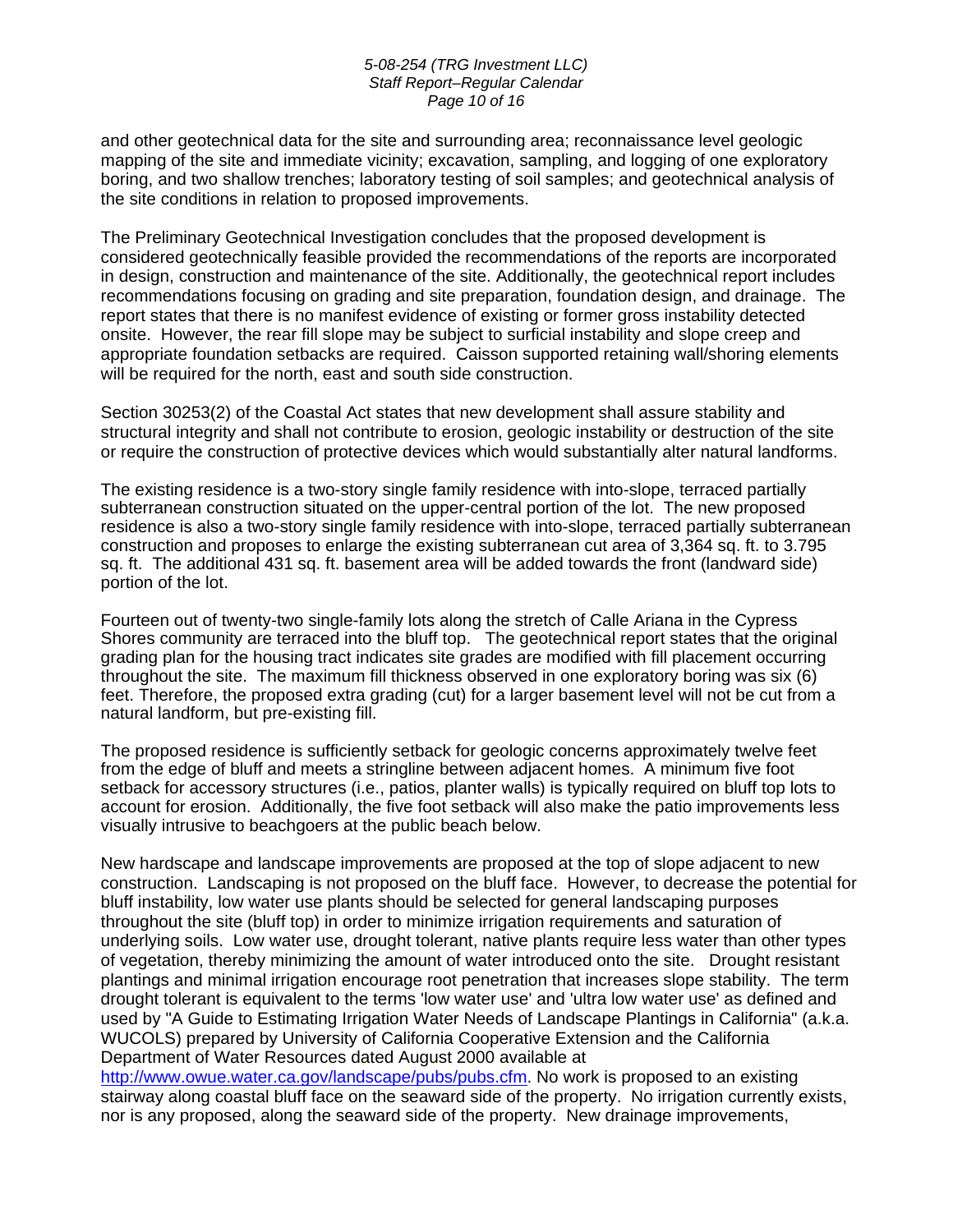#### *5-08-254 (TRG Investment LLC) Staff Report–Regular Calendar Page 11 of 16*

including a sump pump, are proposed to ensure that all surface and roof runoff will be directed to the frontage street as part of the proposed development.

Since the recommendations provided by the geotechnical consultant include measures to mitigate any adverse geologic effects, the Commission finds that **Special Condition 3** ensures that the consulting geotechnical expert reviews the final revised development plans (per Special Condition 1) and verifies their conformance with the geotechnical recommendations. As such, these special conditions guarantee that the final development plans are consistent with Section 30253 of the Coastal Act.

## Future Development

In order to ensure that development on the site does not occur which could potentially adversely impact the geologic stability concerns expressed in this staff report, the Commission imposes **Special Condition 9**. This condition informs the applicant that future development at the site requires an amendment to this permit (5-08-254) or a new coastal development permit. Future development includes, but is not limited to improvements or additions on the property, including hardscape improvements, grading, landscaping, vegetation removal and structural improvements, and require a coastal development permit from the Commission or its successor agency. This condition ensures that development on coastal bluffs, which may affect the stability of the bluffs and residential structures or may require future bluff protective structures, requires a coastal development permit.

**Special Condition 7** requires the applicant to assume the risk of development. By this means, the applicant is notified that the proposed development is built in an area that is potentially subject to bluff erosion that can damage the applicant's property. The applicant is also notified that the Commission is not liable for such damage as a result of approving the permit for development. Finally, the condition requires the applicant to waive claims against the Commission and indemnify the Commission for third-party claims.

Development on coastal bluffs is inherently hazardous. Development which may require a protective device in the future cannot be allowed due to the adverse impacts such devices have upon, among other things, landform alteration, visual resources and shoreline processes. To minimize the project's impact on shoreline processes, and to minimize risks to life and property, **Special Condition 8** which prohibits the construction of a shoreline or bluff protective device in the future is imposed.

Only as proposed and conditioned to require assumption of risk, no future protective devices, and that future improvements require a permit amendment or new permit; and a deed restriction recording the requirements of the permit, does the Commission find the proposed development in conformance with Sections 30253 of the Coastal Act.

# **C. RESOURCES**

Section 30240(b) of the Coastal Act states: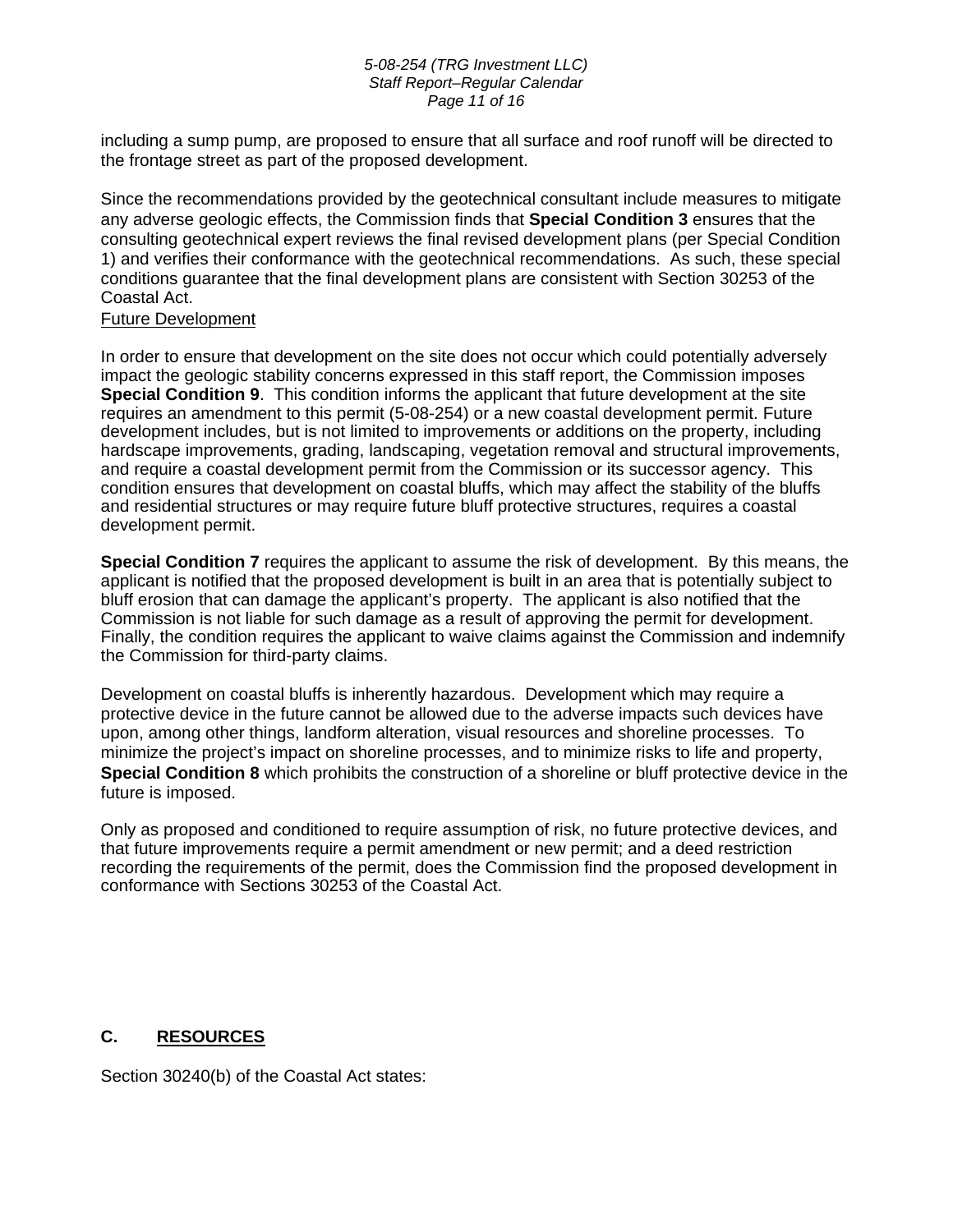#### *5-08-254 (TRG Investment LLC) Staff Report–Regular Calendar Page 12 of 16*

*Development in areas adjacent to environmentally sensitive habitat areas and parks and recreation areas shall be sited and designed to prevent impacts which would significantly degrade those areas, and shall be compatible with the continuance of those habitat and recreation areas.* 

The City of San Clemente Certified LUP includes coastal bluffs and canyons under the "Environmentally Sensitive Habitat" heading. The LUP reads,

 *"The coastal bluffs and canyons contain important natural habitat….The coastal bluffs support Coastal Bluff Scrub habitat, a variation or subset of Coastal Sage Scrub. This habitat is characterized by species especially tolerant of coastal conditions…The primary environmental value of these habitat areas is that they represent an ever diminishing resource within urbanized portions of the coast."* 

San Clemente's certified LUP advocates the preservation of native vegetation and discourages the introduction of non-native vegetation in coastal bluffs. While no rare or endangered species have been reported to exist within the coastal bluffs at Cypress Shores, the City has designated all coastal bluffs, as environmentally sensitive habitat. No portion of the applicant's site contains resources that rise to the level of ESHA.

As part of the project, the applicant proposes to install a tempered glass screenwall along the first floor balcony. Due to the coastal bluff top location of the proposed tempered glass screenwall, there is a substantial risk of bird strikes to the screenwall. Glass walls are known to have adverse impacts upon a variety of bird species. Birds are known to strike glass walls causing their death or stunning them which exposes them to predation. Some authors report that such birds strikes cause between 100 million to 1 billion bird deaths per year in North America alone. Birds strike the glass because they either don't see the glass, or there is some type of reflection in the glass which attracts them (such as the reflection of bushes or trees that the bird might use for habitat). Some type of boundary treatment is typically required where the backyards of residences abut coastal bluffs. To provide further protection to coastal avian species, **Special Condition 3** requires the applicant submit final revised plans for a screenwall that addresses bird strike issues, which is necessary to protect against significant disruption of habitat values.

There are a variety of methods available to address bird strikes against glass. For instance, glass can be frosted or etched in a manner that renders the glass more visible and less reflective. In the case of fences or walls, alternative materials can be used, such as wood, stone, or metal (although this approach isn't usually palatable when there is a desire to see through the wall). Use of frosted or etched glass, wood, stone or metal material is preferable to other types of treatments such as appliqués because of the lower maintenance and less frequent replacement that is required.

Additionally, since the proposed development is adjacent to a coastal bluff where the protection and enhancement of habitat values is sought, the placement of vegetation that is considered to be invasive which could supplant native vegetation should not be allowed. Invasive plants have the potential to overcome native plants and spread quickly. Invasive plants are generally those identified by the California Invasive Plant Council [\(http://www.cal-ipc.org\)](http://www.cale-pipc.org/) and California Native Plant Society ([www.CNPS.org/](http://www.cnps.org/)) in their publications.

The applicant has submitted a landscape plan that indicates no disturbance of vegetation on the bluff slope and the use of 'low water use' non-invasive plant species throughout the site. **Special Condition 1** requires submittal of a revised landscape plan that provides the appropriate five (5) foot buffer from the bluff edge. **Special Condition 4** requires the use of drought tolerant, noninvasive plants. Therefore, as conditioned, the Commission finds that the proposed development is consistent with Section 30240(b) of the Coastal Act and the policies of the certified LUP.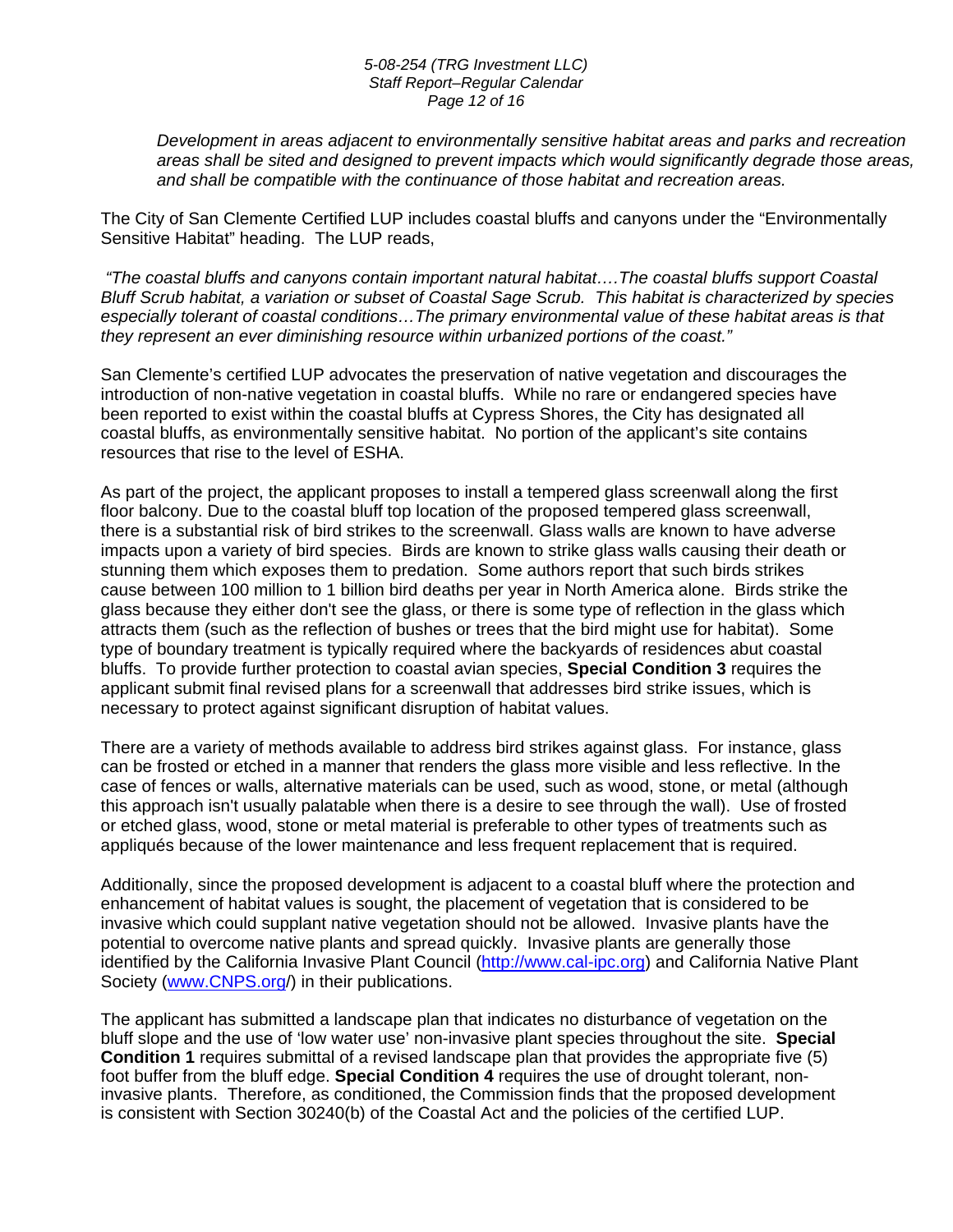## **C. SCENIC RESOURCES**

Section 30251 of the Coastal Act pertains to visual resources. It states:

*The scenic and visual qualities of coastal areas shall be considered and protected as a resource of public importance. Permitted development shall be sited and designed to protect views to and along the ocean and scenic coastal areas, to minimize the alteration of natural land forms, to be visually compatible with the character of surrounding areas…* 

The proposed development is located on the bluff top and face immediately adjacent to the public beach. Although the site is located within a private community, the site is highly visible from the shoreline or when traveling along the public beach below. The bluffs along this stretch of shoreline in San Clemente extend about 30 feet above beach level. From the beach, the houses on the top of the bluff are visible. There is little structural development other than stairways and minor landscape improvements along the face of the bluffs.<sup>2</sup> For the most part, the bluff facesparticularly the lower portions—are vegetated and largely undisturbed.

The Coastal Act requires new development to be sited to *"minimize the alteration of natural land forms*." The proposed project would be located upon a coastal bluff top.. The existing bluff is a natural landform visible from public vantage points such as the adjacent beach. Additionally, pursuant to Section 30251 of the Coastal Act, new development must be visually compatible with the surrounding area.

The proposed residence is sufficiently setback for geologic concerns approximately twelve feet from the edge of bluff and meets a stringline between adjacent homes. A minimum five foot setback for accessory structures (i.e., patios, planter walls) is typically required on bluff top lots to account for erosion. Additionally, the five foot setback will also make the patio improvements be less visually intrusive to beachgoers at the public beach below.

The proposed preliminary plans show an existing unpermitted wooden bluff face stairway. The stairway presents an adverse visual effect when viewed from public vantage points along the beach. To ensure conformance with Section 30251 of the Coastal Act, staff imposes Special Condition No. 2 requiring revised plans to show the existing wooden bluff face stairway shaded and clearly marked "this element not permitted by any coastal development permit."

As discussed previously, **Special Condition 8** ensures that any future development on the site, which may affect the stability or appearance of the bluff, requires a coastal development permit. The "future development" condition will ensure that improvements are not made at the site that could affect the visual appearance of the coastal bluff or affect the stability of the bluff. Therefore, the Commission finds that, as conditioned, the project is consistent with the visual resource protection policies of Section 30251 of the Coastal Act.

# **D. WATER QUALITY AND MARINE ENVIRONMENT**

Section 30230 of the Coastal Act states:

*Marine resources shall be maintained, enhanced, and where feasible, restored. Special protection shall be given to areas and species of special biological or economic* 

<span id="page-12-0"></span> $\overline{a}$  $2$  Commission staff has determined that many of the existing stairways are either unpermitted or constructed prior to passage of the Coastal Act. Further investigation is required.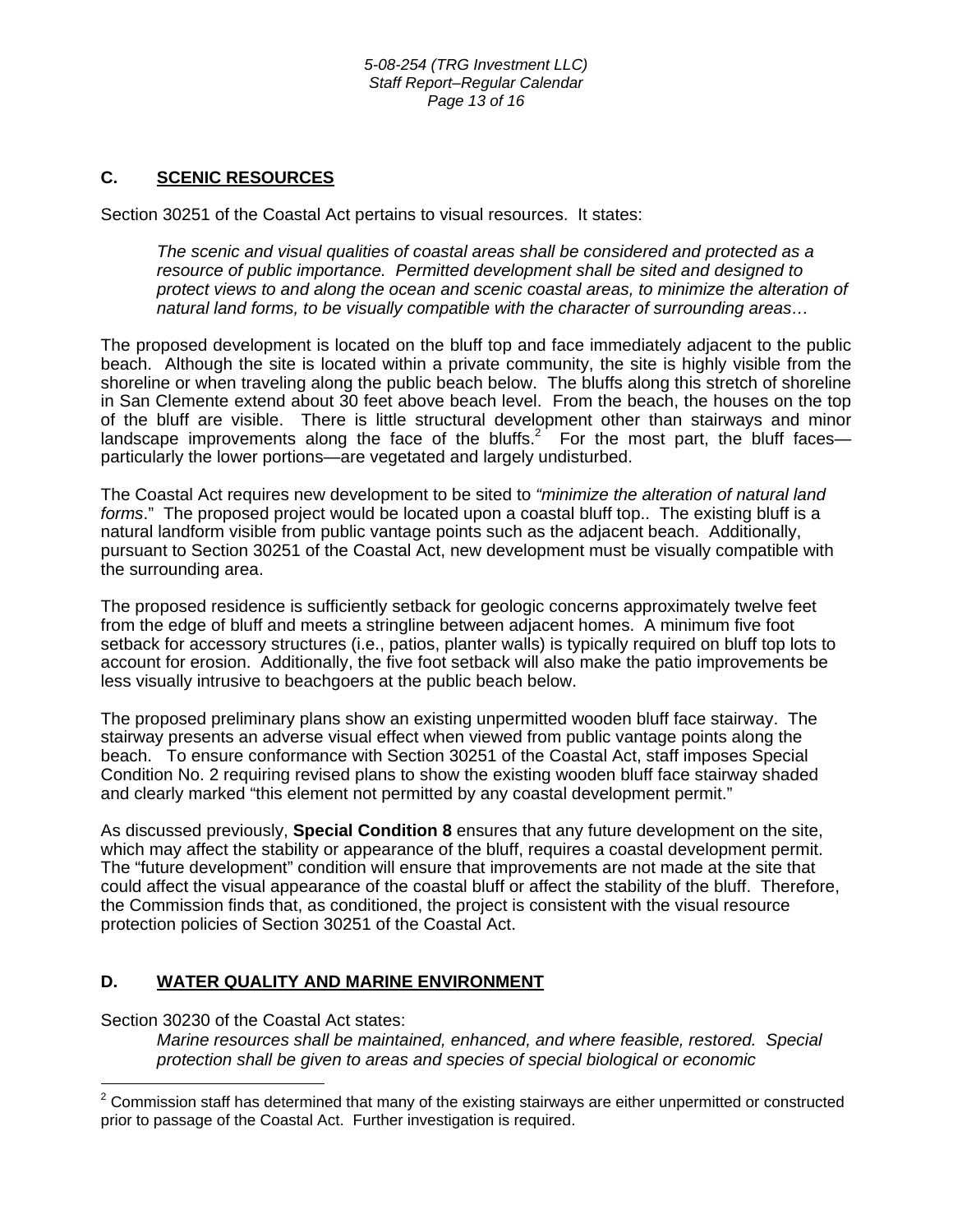#### *5-08-254 (TRG Investment LLC) Staff Report–Regular Calendar Page 14 of 16*

*significance. Uses of the marine environment shall be carried out in a manner that will sustain the biological productivity of coastal waters and that will maintain healthy populations of all species of marine organisms adequate for long-term commercial, recreational, scientific, and educational purposes.* 

#### Section 30231 of the Coastal Act states:

*The biological productivity and the quality of coastal waters, streams, wetlands, estuaries, and lakes appropriate to maintain optimum populations of marine organisms and for the protection of human health shall be maintained and, where feasible, restored through, among other means, minimizing adverse effects of waste water discharges and entrainment, controlling runoff, preventing depletion of ground water supplies and substantial interference with surface water flow, encouraging waste water reclamation, maintaining natural vegetation buffer areas that protect riparian habitats, and minimizing alteration of natural streams.* 

#### Section 30232 of the Coastal Act states:

*Protection against the spillage of crude oil, gas, petroleum products, or hazardous substances shall be provided in relation to any development or transportation of such materials. Effective containment and cleanup facilities and procedures shall be provided for accidental spills that do occur.*

The protection of water quality is an important aspect of the Coastal Act. Water from the project site will flow into the City of San Clemente's storm drain system ultimately draining to the Pacific Ocean. Beach closures occurring throughout Orange County, are typically attributed to polluted urban runoff discharging into the ocean through outfalls. As illustrated by these beach closures, polluted runoff negatively affects both marine resources and the public's ability to access coastal resources.

The applicant has indicated in the project description that all site drainage will be directed away from the bluff face to the front (street side) of the property via sump pump then discharging to existing City on-street storm drains. However, as a preliminary grading plan/drainage plan depicting such was not submitted, **Special Condition 2** requires submittal of final grading/drainage and run off control plans prior to the issuance of the permit.

#### Construction Impacts to Water Quality

Storage or placement of construction materials, debris, or waste in a location subject to erosion and dispersion or which may be discharged into coastal water via rain or wind would result in adverse impacts upon the marine environment that would reduce the biological productivity of coastal waters. For instance, construction debris entering coastal waters may cover and displace soft bottom habitat. Sediment discharged into coastal waters may cause turbidity, which can shade and reduce the productivity of foraging avian and marine species' ability to see food in the water column. In order to minimize adverse construction-related impacts upon marine resources, **Special Condition 4** provides construction-related requirements to provide for the safe storage of construction materials and the safe disposal of construction debris. These best management practices (BMP) are designed to minimize erosion and prevent debris from entering the storm drain system. This condition requires the applicant to remove any and all debris resulting from construction activities within 24 hours of completion of the project. In addition, all construction materials, excluding lumber, shall be covered and enclosed on all sides, and as far away from a storm drain inlet and receiving waters as possible. Finally, requiring drought tolerant landscaping also minimizes runoff.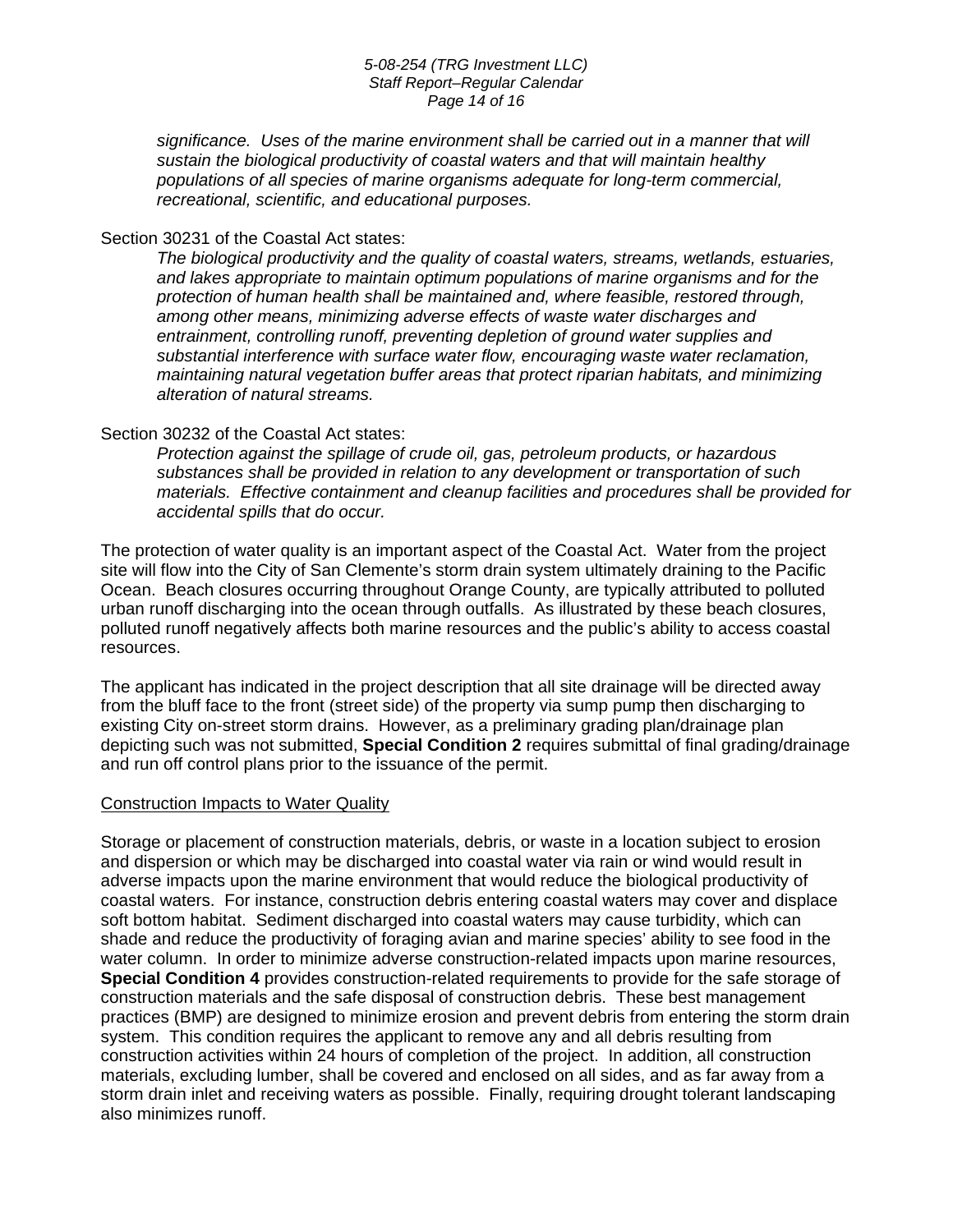#### *5-08-254 (TRG Investment LLC) Staff Report–Regular Calendar Page 15 of 16*

Only as conditioned does the Commission finds that the proposed project is consistent with Section 30230, 30231 and 30232 of the Coastal Act.

# **E. PUBLIC ACCESS AND RECREATION**

Section 30212(a)(2) of the Coastal Act states, in pertinent part:

*(a) Public access from the nearest public roadway to the shoreline and along the coast shall be provided in new development projects except where:* 

 *(2) adequate access exists nearby* 

Section 30604(C) of the Coastal Act requires that permit applications between the nearest public road and the shoreline of any body of water within the coastal zone shall include a public access and recreation finding. The proposed development is located between the sea and the first public road in the private gated community of Cypress Shores. The nearest vertical coastal access is available approximately ¼ mile southeast of the subject site via the Trestles public access point. Lateral access to the Pacific Ocean and sandy beach is available immediately adjacent to the proposed development, seaward of the railroad tracks located at the toe of the adjacent slope.

The development is located between the sea and the first public road, however, it does not impact access either directly or indirectly to the ocean. The project site is currently developed with a single-family residence and the proposed demolition and re-construction of a new single-family residence will not result in an intensification of use. The development will not create adverse impacts, either individually or cumulatively, on public access and will not block public access from the first public road to the shore. Additionally, adequate access exists nearby. Therefore, the Commission finds that the proposed development is consistent with Section 30212 of the Coastal Act.

# **F. UNPERMITTED DEVELOPMENT**

Development consisting of wood stairway down the bluff face is present on the site without benefit of a required coastal development permit. The undertaken work constitutes development that requires a coastal development permit application.

**Special Conditions 1 and 2** require revised project and landscaping plans showing the existing wooden bluff face stairway shaded and clearly marked "this element not permitted by any coastal development permit." **Special Condition 10** is imposed to require the applicant to record a deed restriction against the property so as to notify all prospective future property owners of the terms and conditions of approval to which they will also be required to adhere. It thus ensures that future owners of the property will be informed of the conditions as well as of the risks and the Commission's immunity for liability.

Consideration of the permit application by the Commission has been based solely on the consistency of the proposed development with the policies of Chapter 3 of the Coastal Act. The certified San Clemente Land Use Plan was used as guidance by the Commission in reaching its decision. Approval of this permit does not constitute a waiver of any legal action with regard to the alleged unpermitted development, nor does it constitute admission as to the legality of any development undertaken on the subject site without a coastal development permit. The Commission's enforcement division will evaluate further actions to address unpermitted development not resolved under this permit.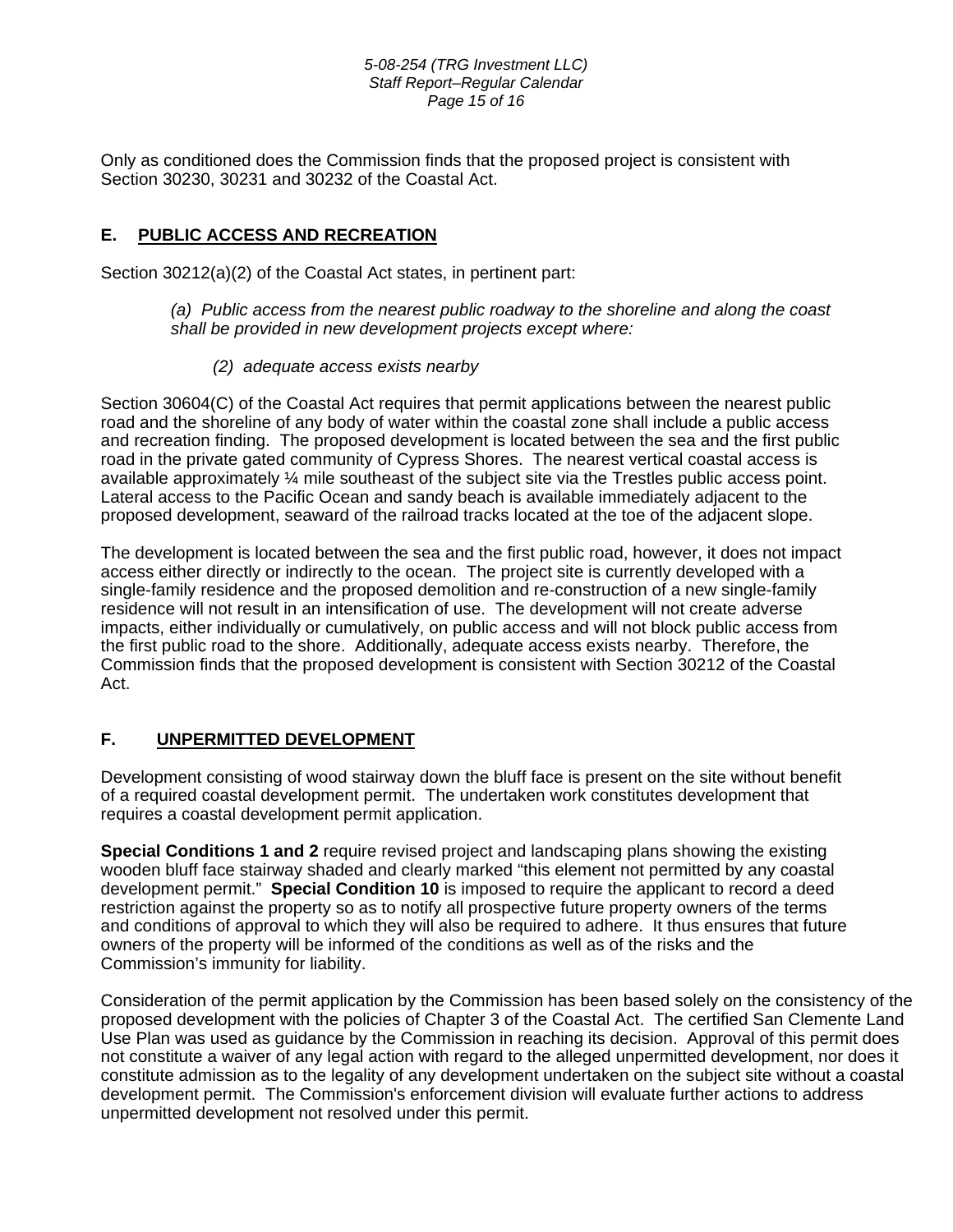# **G. LOCAL COASTAL PROGRAM**

Section 30604(a) of the Coastal Act provides that the Commission shall issue a coastal permit only if the project will not prejudice the ability of the local government having jurisdiction to prepare a Local Coastal Program which conforms with Chapter 3 policies of the Coastal Act. The Commission certified the Land Use Plan for the City of San Clemente on May 11, 1988, and certified an amendment in October 1995. On April 10, 1998, the Commission certified with suggested modifications the Implementation Plan portion of the Local Coastal Program. The suggested modifications expired on October 10, 1998. The City re-submitted on June 3, 1999, but withdrew the submittal on October 5, 2000.

The proposed development is consistent with the policies contained in the certified Land Use Plan. Moreover, as discussed herein, the development, as conditioned, is consistent with the Chapter 3 policies of the Coastal Act. Therefore, approval of the proposed development will not prejudice the City's ability to prepare a Local Coastal Program for San Clemente that is consistent with the Chapter 3 policies of the Coastal Act as required by Section 30604(a).

# **H. CALIFORNIA ENVIRONMENTAL QUALITY ACT (CEQA)**

Section 13096 of the Commission's administrative regulations requires Commission approval of Coastal Development Permit applications to be supported by a finding showing the application, as conditioned by any conditions of approval, to be consistent with any applicable requirements of the California Environmental Quality Act (CEQA). Section 21080.5(d)(2)(A) of CEQA prohibits a proposed development from being approved if there are feasible alternatives or feasible mitigation measures available which would substantially lessen any significant adverse effect which the activity may have on the environment.

The project is located within an existing residential neighborhood. Development already exists on the subject site. In addition, the proposed development has been conditioned, as follows, to assure the proposed project is consistent with policies of the Coastal Act: 1) final revised plans; 2) final grading/drainage and runoff control plans; 3) conformance with geotechnical recommendations; 4) best management practices; 5) drought tolerant, non-invasive plants; 6) bird strike prevention; 7) assumption of risk; 8) no future protective device; 9) future improvements be submitted to the Commission for a new permit or permit amendment; 10) deed restriction referencing all of the Special Conditions contained in this staff report. As conditioned, no feasible alternatives or feasible mitigation measures are known, beyond those required, which would substantially lessen any identified significant effect which the activity may have on the environment. Therefore, the Commission finds that the proposed project, as conditioned, is consistent with CEQA.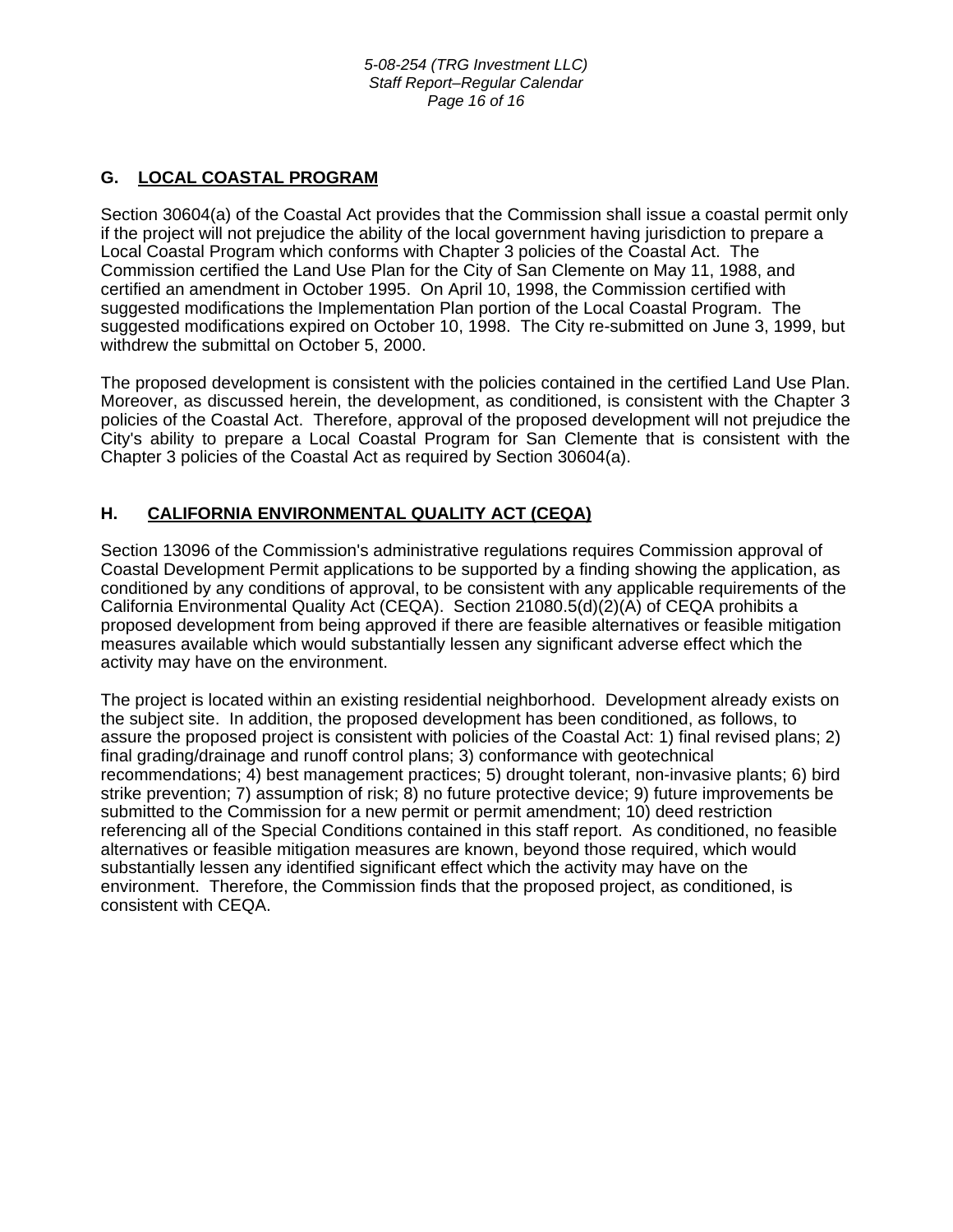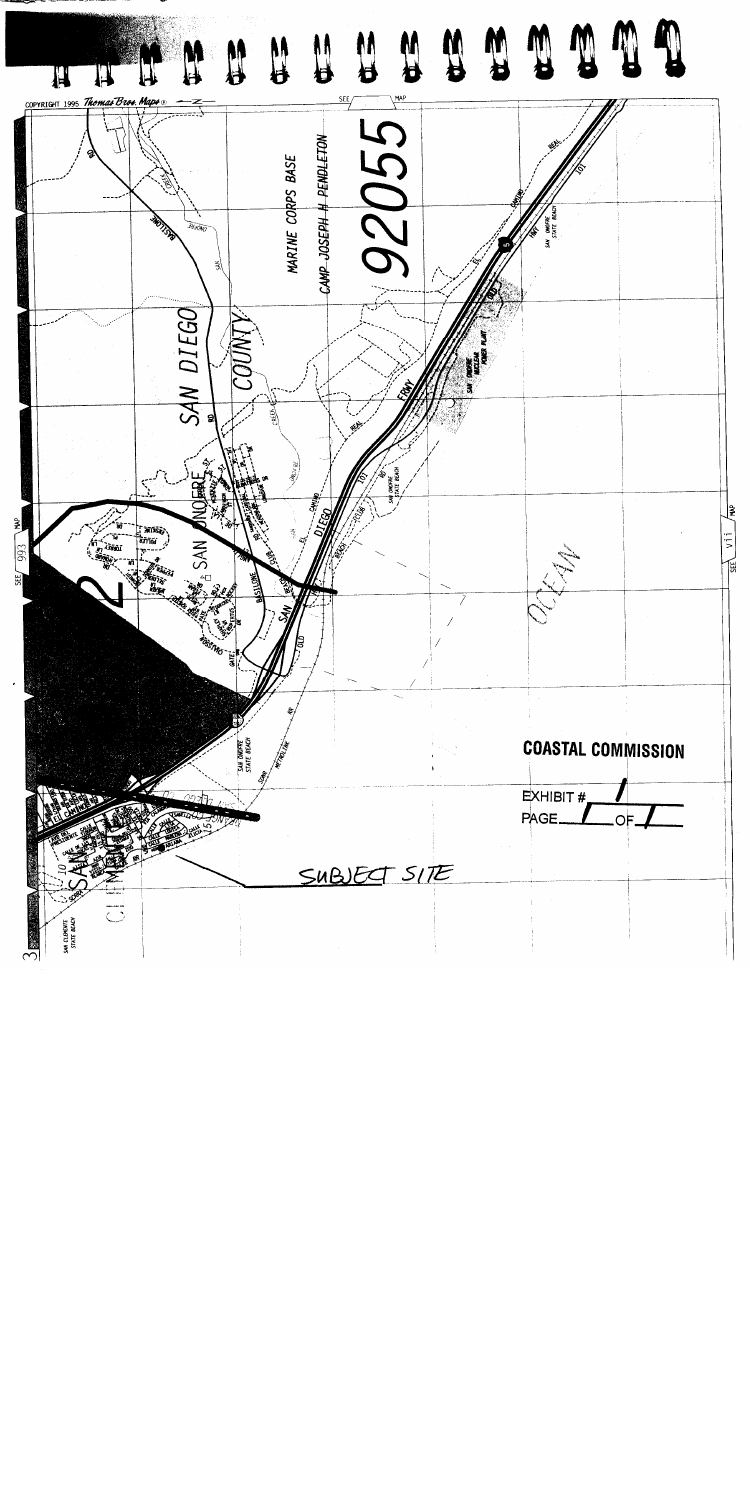

917 GLENNEYRE ST #7 LAGUNA BEACH CA 92651 949-494-6105 **SUSANCASE@PRODIGY.NET**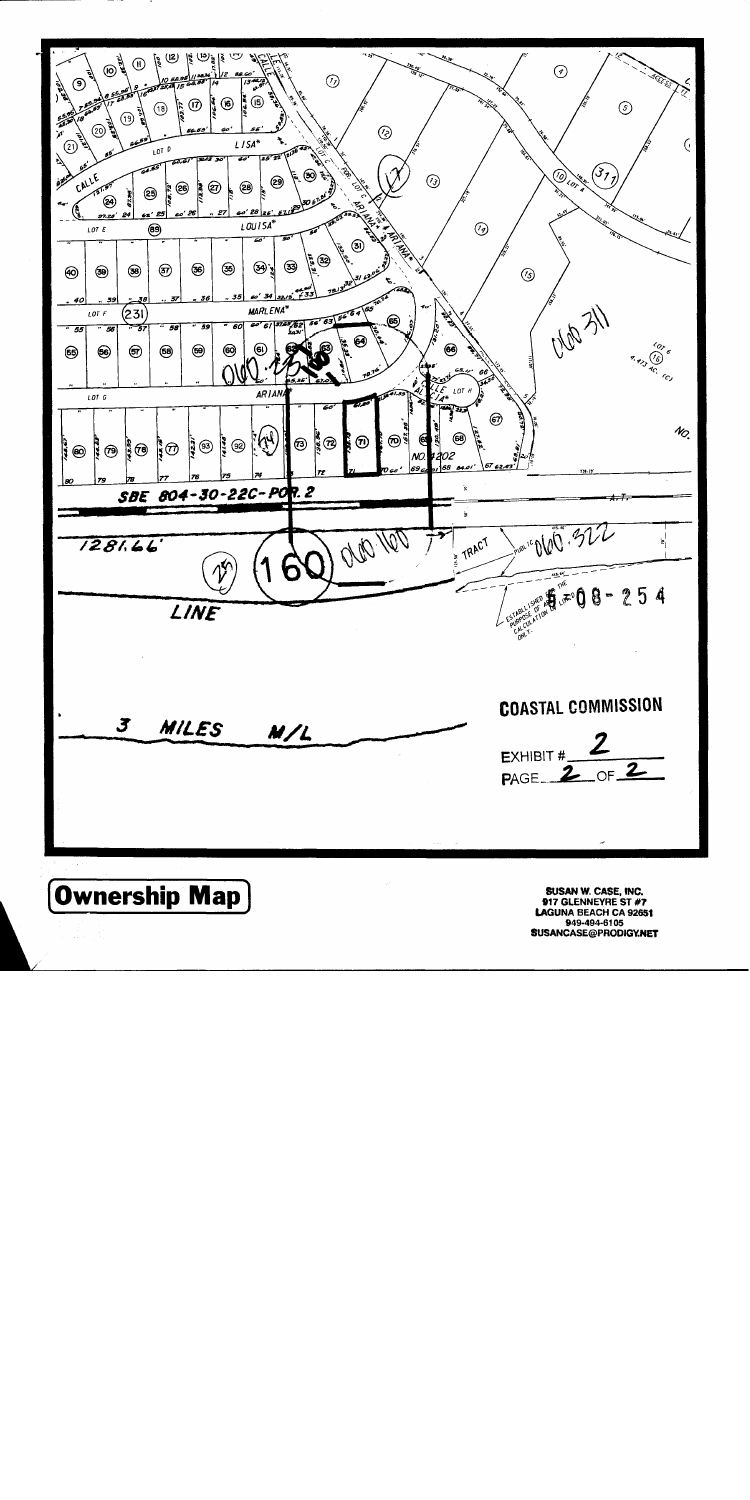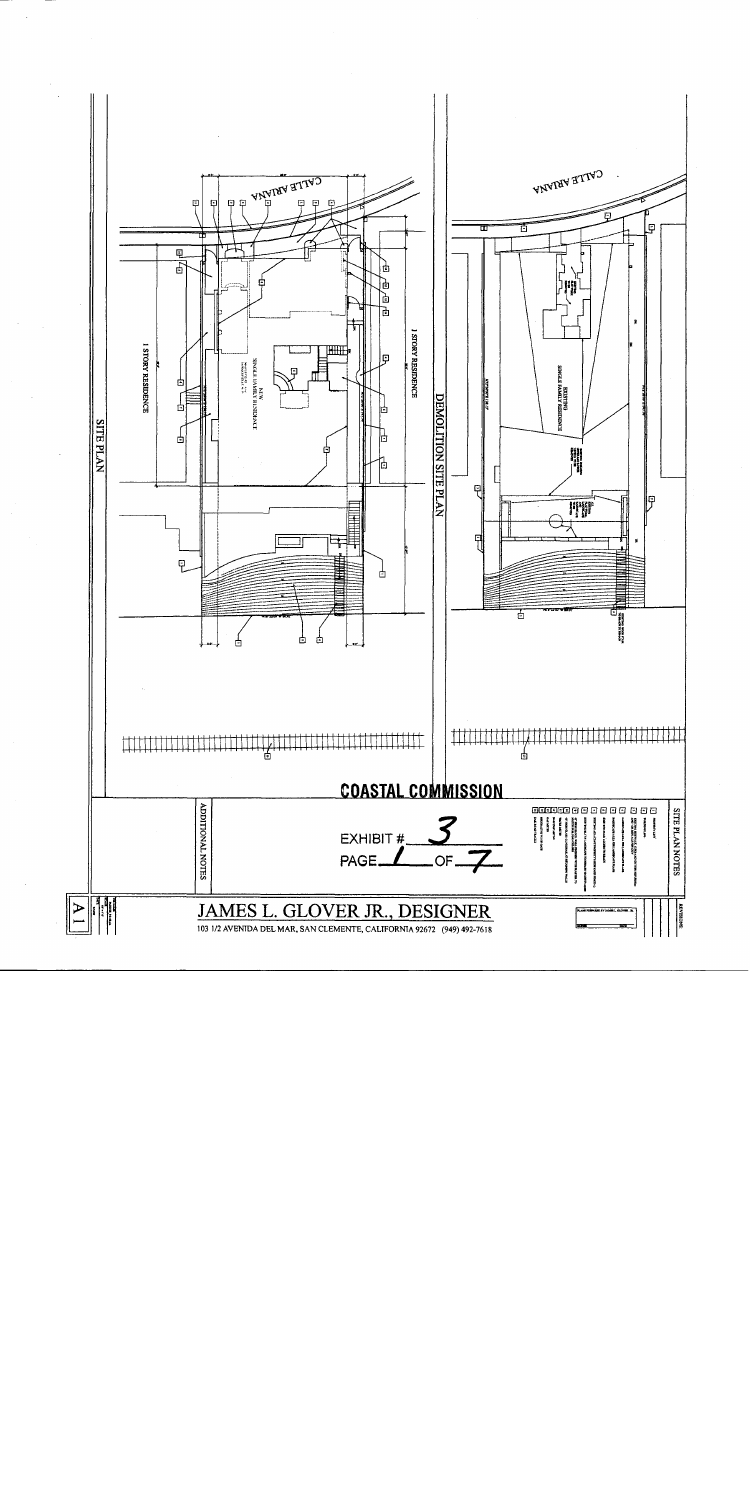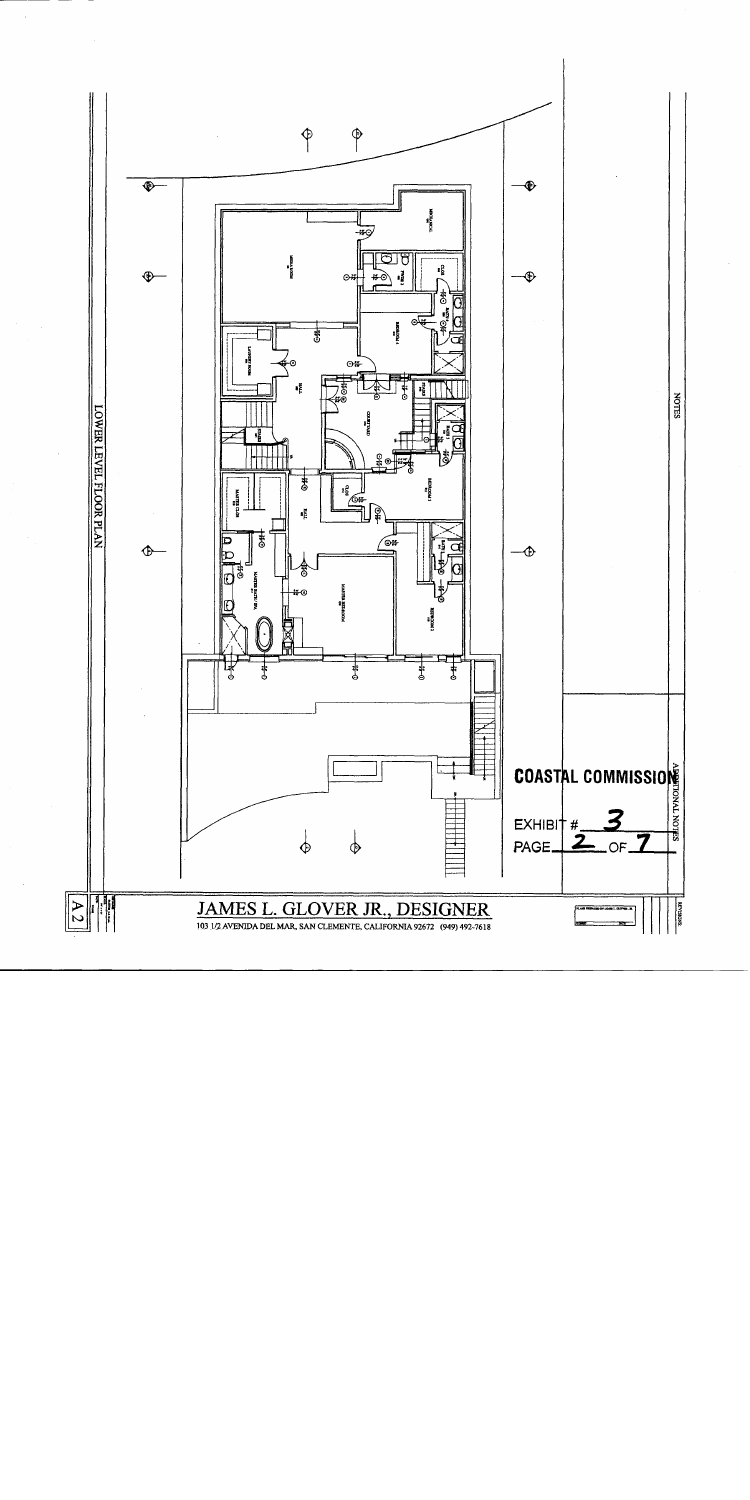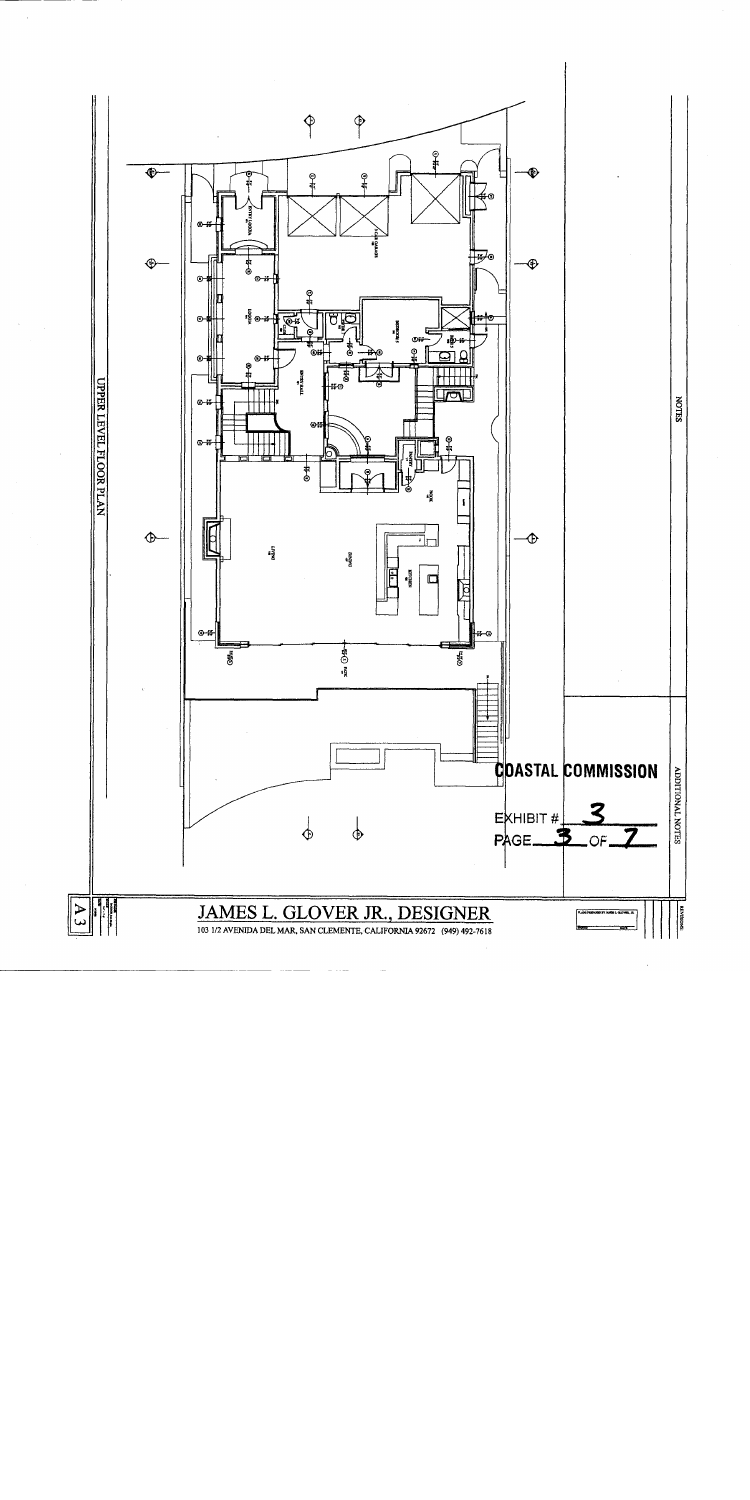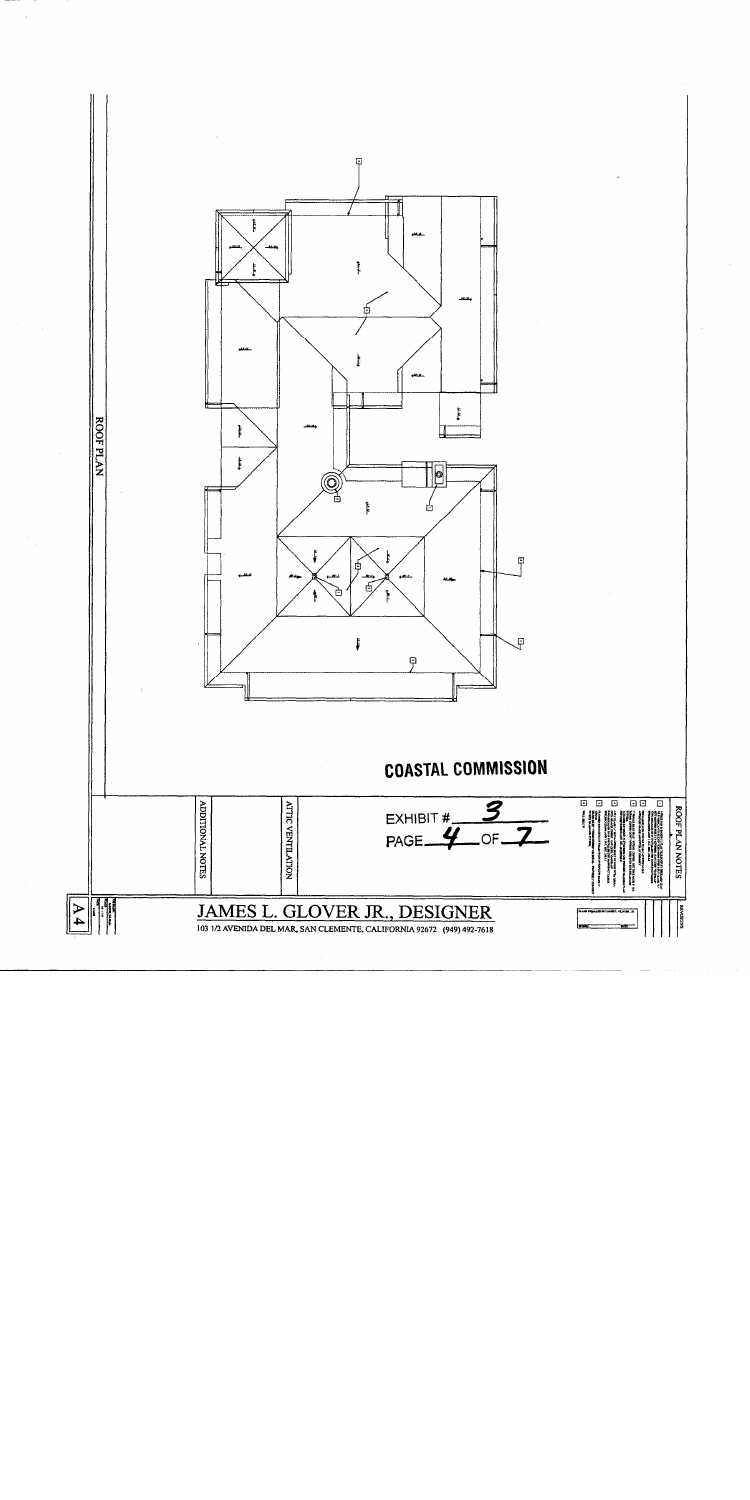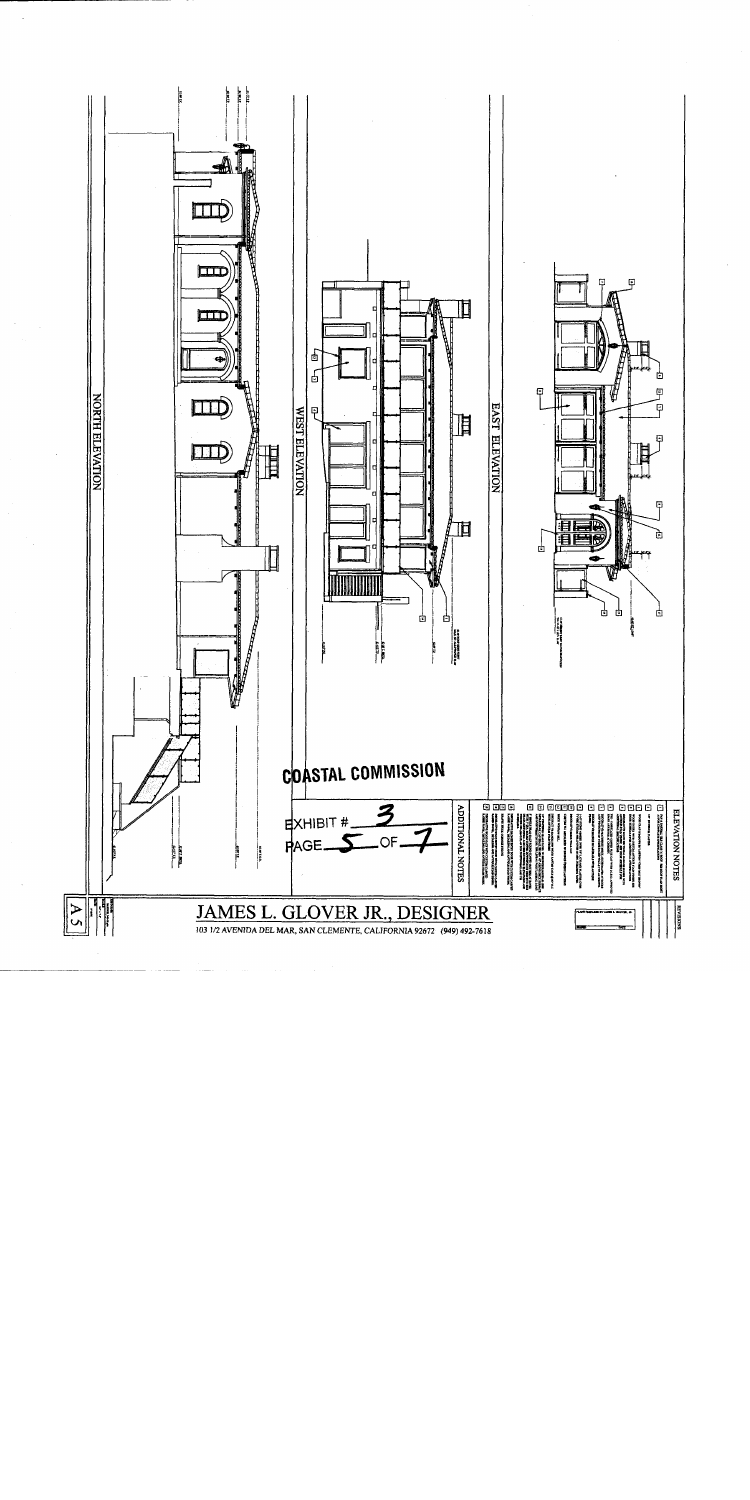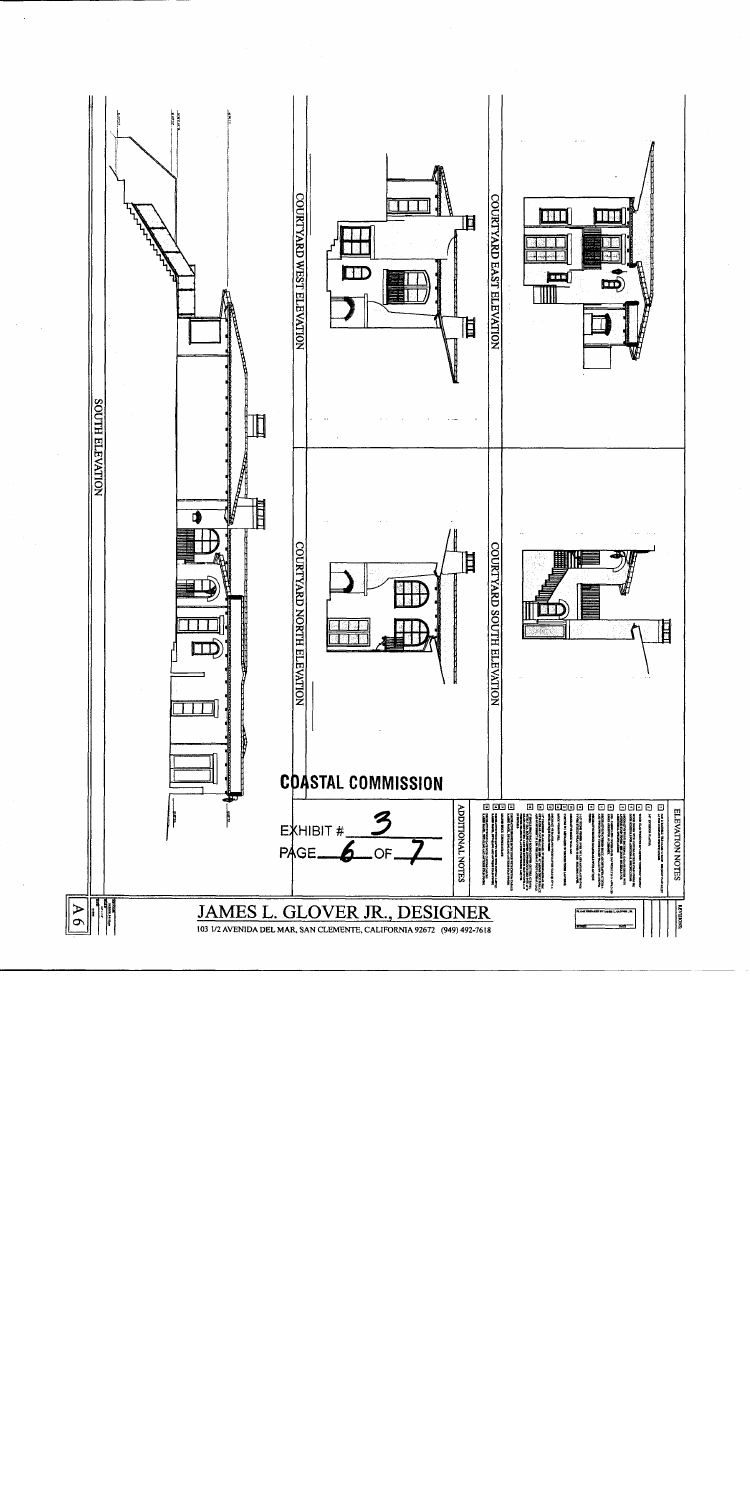